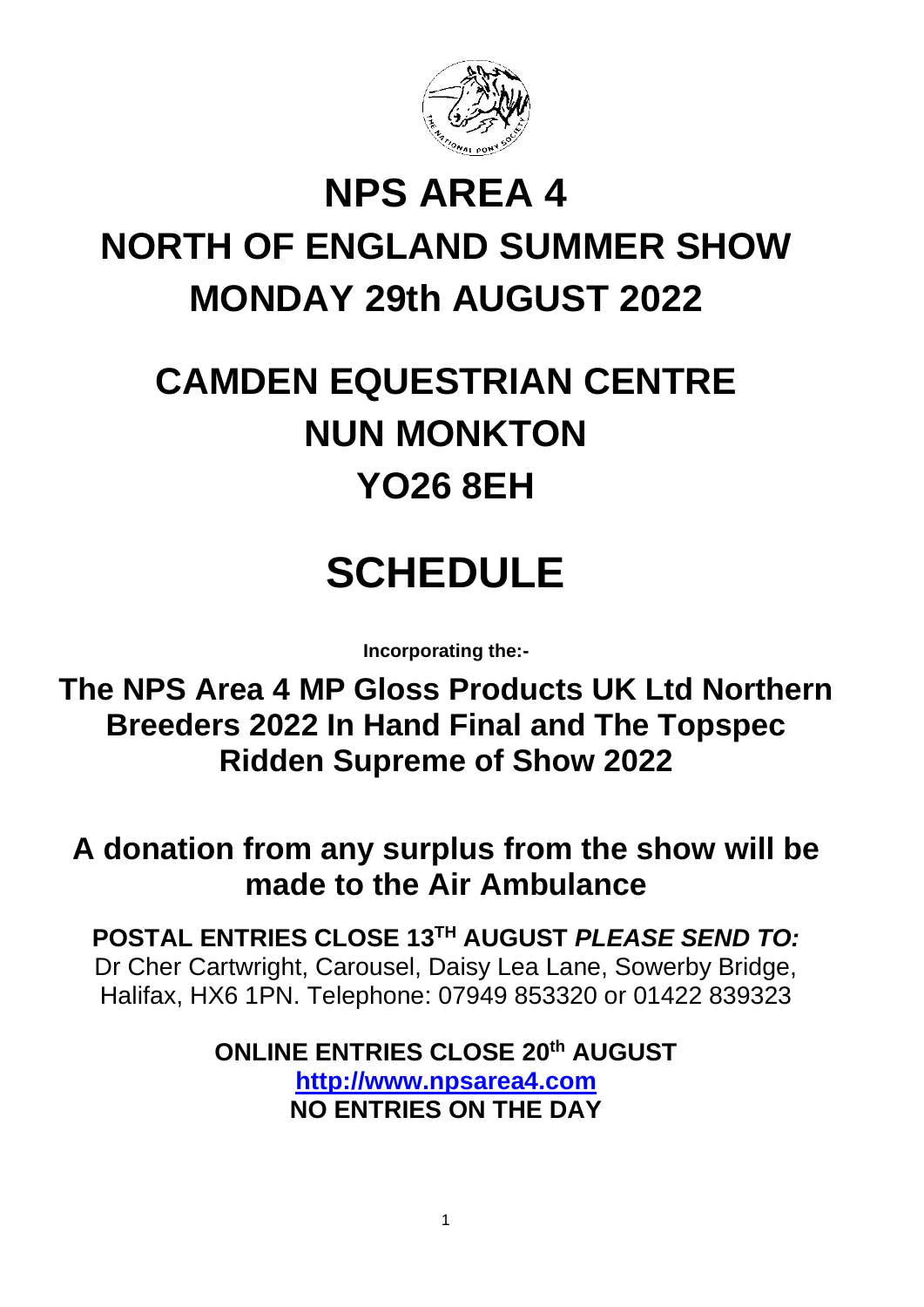**NATIONAL PONY SOCIETY - Area 4: Yorkshire, Northumberland, Cleveland, Co. Durham, Humberside and Tyne & Wear. The aim of staging this show is to promote and encourage the breeders of Mountain & Moorland and Riding Ponies in the North of England. Our grateful thanks go to all whom have helped by sponsoring the classes at the Show.**

- 1. POSTAL ENTRY FORMS, must be signed and received no later than **13TH AUGUST** with the correct fees and sent to THE ENTRIES SECRETARY Carousel, Daisy Lea Lane, Sowerby Bridge, Halifax, HX6 1PN. **Please include a C5 SAE for return of back numbers**.
- 2. **For online entries the back number will be contained within your email entry confirmation, please make your own number and bring to the show.**
- 3. NO SUBSTITUTE ENTRIES WILL BE ACCEPTED NOR REFUND OF ENTRY FEE WILL BE GIVEN. Refunds will only be made when accompanied by a Vet's certificate. An administration fee of £5 per entry will be deducted
- 4. The Committee reserve the right to cancel or amalgamate classes with insufficient entries.
- 5. The Committee reserve the right to measure any type of class by their official Veterinary Surgeon unless a valid JMB Height Certificate is presented. Youngstock and Adults may be measured at random.
- 6. No responsibility will be accepted by the Committee, their stewards or other assistants for anything that may happen to exhibitors, their assistants or members of the public, their property or animals in connection with or arising out of this show. It shall be a condition of entry that each exhibitor agrees to indemnify the Committee against any legal action arising there from.
- 7. The Committee reserve the right to change the judges after the publication of the Schedule.
- 8. All disputes shall be settled by the Show Committee, whose decision shall be final.
- 9. All objections shall be made in writing to the Secretary within 30 minutes of the class finishing, accompanied by a fee of £30 which may be forfeited to the funds of the Society in the event of the objection being overruled.
- 10. All Stallions and Colts 2 years old or over, must hold a stallion licence unless otherwise governed by their individual breed society. Ridden STALLIONS MUST WEAR A BRIDLE DISC. In hand Stallions are advised to wear a bridle disc.
- 11. All **previous trophies** must be returned to Mrs Jeanette Nielson, 20 Hill Crescent, Burley in Wharfedale, Ilkley West Yorkshire LS29 7QG by **FRIDAY 5 AUGUST 2022**
- 12. **Stabling** is available at the venue for the Sunday night and show day, this can be booked at the time of entry £25 per stable, please bring your own bedding and remove before leaving. All stables to be vacated on the show day. A deposit of £20 per stable will be required on arrival which will be put into an envelope and will be refunded on the day of the show once stable is confirmed clean.
- 13. On no account must any horse or pony be exercised in hand or ridden in any other area than designated.
- 14. Horse boxes and trailers must be parked in the Horse box and Trailer Park and nowhere else. Roadways and access areas must not be blocked.
- 15. 1st and 2nd Prize-winners are eligible for Championships unless otherwise stated. Please read the schedule carefully to see if you have qualified.
- 16. The Committee regret that some classes will clash. It is the exhibitor's responsibility to make sure they are at the ring on time for their class.
- 17. It is requested that anyone in the ring must be suitably attired.
- 18. Numbers of ponies stripped in a class will be up to the discretion of the Judge.
- 19. Correctly secured British Standard Skull Cap/Riding Hat must be worn at all times when mounted.
- 20. No spurs to be worn in M&M Ridden Classes. No whips to exceed an overall length of 75 cms (30")
- 21. In all M & M classes ponies must be registered in the main body of their respective stud books. Part breds are not eligible. Registration certificates must be in the correct owner's name.
- 22. Unless otherwise stated all ages of riders or handlers are taken as of 1<sup>st</sup> January of the current year. The only exception is lead rein classes where the child must be at least 3 years old on the day of the show. Handlers of lead rein ponies must be 16 years old or over.
- 23. **NPS Rules:** All ponies competing in NPS affiliated classes need to be microchipped. In all In-hand classes handlers of stallions must be 14 years or over. In Mountain and Moorland classes riders of stallions must be 12 years or over for small breeds and 14years and over for large breeds. In all qualifying classes the owner's membership card must be produced in the ring to receive the qualification.
- 24. **Please refrain from mucking out horseboxes on the Showfield. Please take your litter home with you.**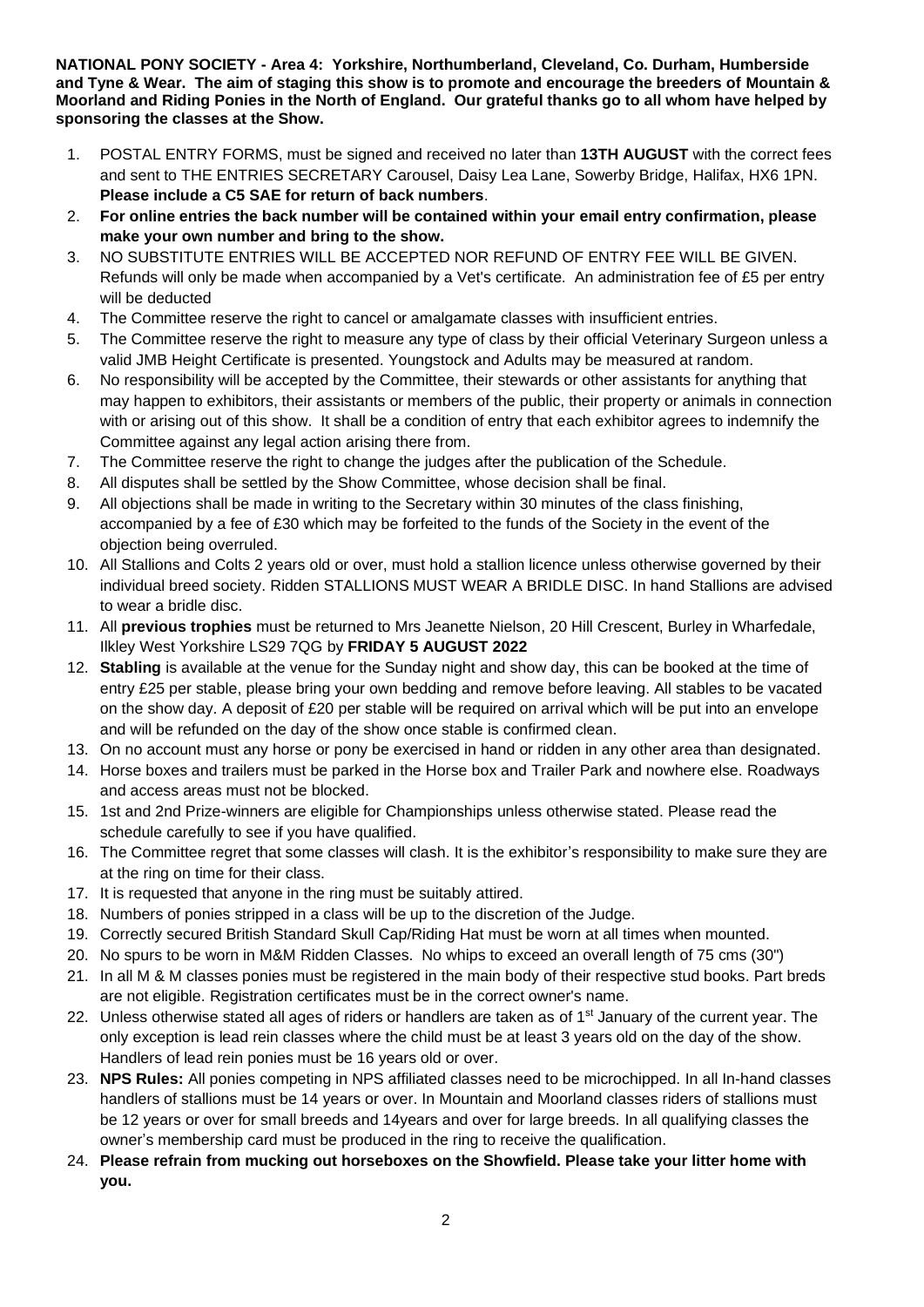# **Qualifiers**

**Horse of the Year Show 2022 Ridden** – M&M Mini Pony of the Year (LR/FR),Thor Atkinson Steel Fabrications Ltd. M&M Working Hunter Pony of the Year, Junior Mountain & Moorland Ridden Pony of the Year sponsored by UK Ponies & Horses Limited.

**The Price Family Horse of the Year Show Supreme In Hand 2022**

**Royal International Horse Show 2023** – British Skewbald and Piebald Ridden

**The BSPS New Horizon Plastics Heritage Ridden Semi**-**Final 2022**

**The London International Horse Show SSADL Home Produced Mixed Direct Route Qualifier 2022**

**NPS Summer Championships 2023 –** MM-OR, MM-NR, MM-JR, MM-LR, MM-FR, MM-WHP, TS-WHP, O-PBIH, MM-IH, MM-HPIH, SP-IH, HP-IH, H-IH, SM-MMR, SM-MMIH, SM-SPIH, SM-HPIH, BI-IH

# **ENTRY FEE AND PRIZE MONEY - NO ENTRIES ON THE DAY**

Horse of the Year Show classes – Entry Fee £40 Includes £16 Horse of the Year Show contribution. Prize Money - 1<sup>st</sup> £30, 2<sup>nd</sup> £20, 3<sup>rd</sup> £10, 4<sup>th</sup> £5

BSPA RIHS Qualifying Classes – Entry Fee £35 Includes £10 RIHS contribution Prize Money - 1<sup>st</sup> £25, 2<sup>nd</sup> £15, 3<sup>rd</sup> £10, 4<sup>th</sup> £5

BSPS Olympia Semi Final Qualifying classes – Entry fee £20 Prize Money 1st £20, 2nd £15, 3rd £10, 4th £5,

> London International SSADL – Entry fee £30 Includes £10 contribution Prize Money 1st £20, 2nd £15, 3rd £10, 4th £5,

All Other Classes £15 Prize Money  $-1$ <sup>st</sup> £10, 2<sup>nd</sup> £8, 3<sup>rd</sup> £5 Foal Classes £3 per entry – No Prize Money

Postal entries close **13th August**: Dr Cher Cartwright, Carousel, Daisy Lea Lane, Sowerby Bridge, Halifax, HX6 1PN Tel: 07949 853320

Online entries close **20th August** [http://www.npsarea4.com](http://www.npsarea4.com/)

**1 st Prize money only will be paid where there are 4 or less catalogued entries**

**PRIZE MONEY TO BE COLLECTED ON THE DAY FROM THE SECRETARIES OTHERWISE WILL BE FORFEITED**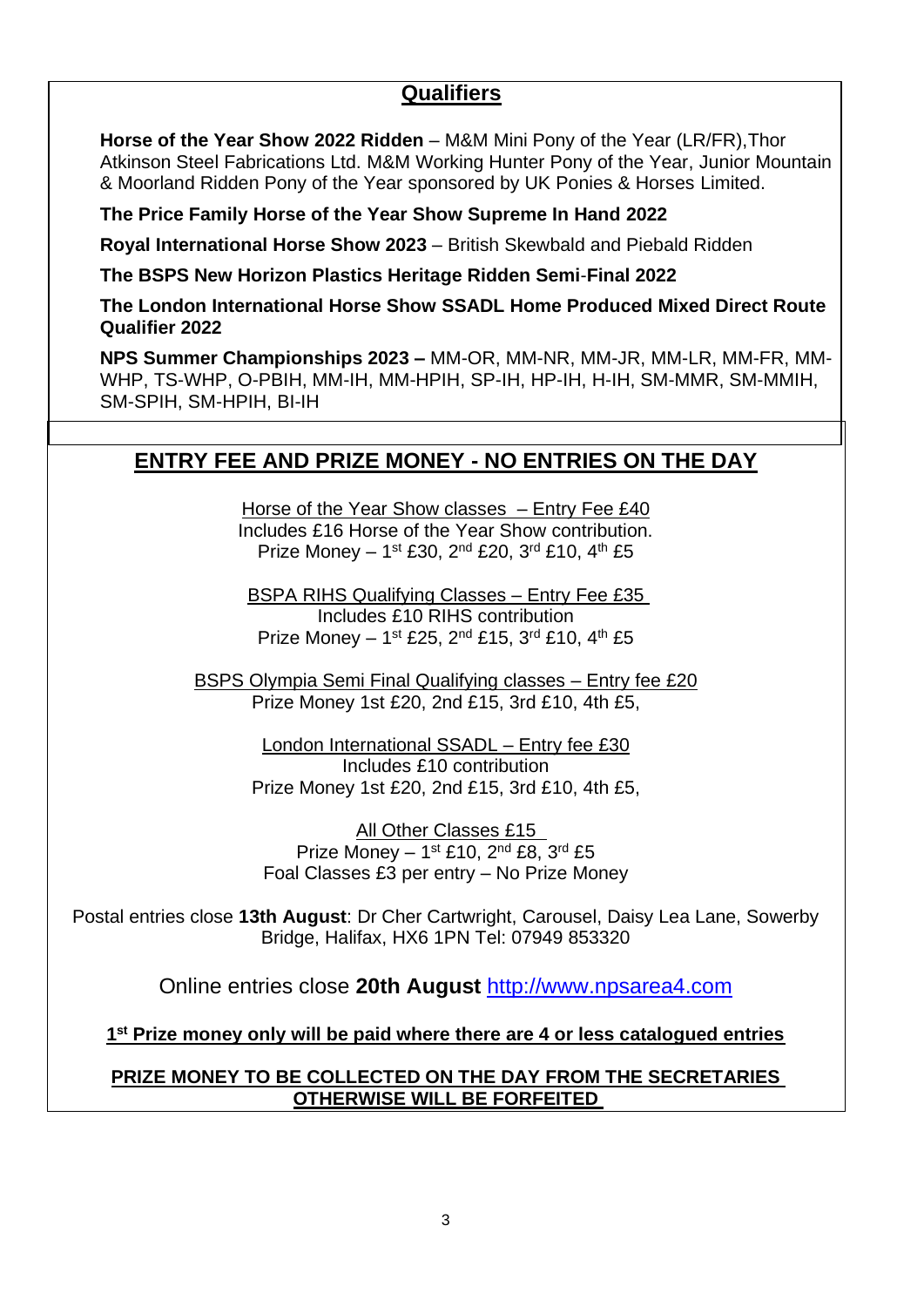# **NPS AREA 4 COMMITTEE**

**President - Mrs M Taylor**

**Chairman – Mrs C Duke**

**Committee** 

Mrs B McGrath, Mr M Pickles, Mr JF Harforth, Mr S Howard, Mrs P Dorman, Mrs M Walker, Dr C Cartwright, Mrs J Nielson, Mr P Taylor, Mrs D Hadwen, Mr R Waite, Mrs K Waite, Miss H Atkinson, Mr R Parsons, Mr S Stafford

Welfare Officers: Mrs P Dorman, Mrs M Taylor (01757 269457) & Mrs C Duke (01833 627008)

# **NPS AREA 4 AGM SUNDAY 27 NOVEMBER 2022**

Bridge Inn, Walshford, Nr Wetherby To be followed by lunch in the Carvery

# **Sponsorship**

# **THANK YOU TO TOPSPEC FOR SPONSORING THE SUPREME IN HAND AND RIDDEN CHAMPIONSHIP & M P GLOSS PRODUCTS UK LTD FOR SPONSORING THE NORTHERN BREEDERS IN HAND FINAL**

We are extremely grateful for all sponsorship received. If you would like to sponsor, we have a number of sponsorship packages available please contact Christine Duke (01833 627008) for more information [chris.duke008@btinternet.com](mailto:chris.duke008@btinternet.com)

# **£25.OO CLASS DONATION/SPONSORSHIP**

Morning/Afternoon Light Refreshments**,** Name in Show Catalogue

# **£75.00 CLASS DONATION/SPONSORSHIP**

Two Lunch Tickets, Name in Show Catalogue, Web Site Link

# **£150.00 DONATION/SPONSORSHIP**

Morning/Afternoon Light Refreshments, Two Lunch Tickets, Name in Show Catalogue, Web Site Link, Half Page Advert in Show Catalogue (Sponsor to be responsible for all correct artwork sending)

# **£200.00 RING DONATION/SPONSOR**

Morning/Afternoon Light Refreshments, Four Lunch Tickets, Name in Show Catalogue, Web Site Link, Half Page Advert in Show Catalogue (Sponsor to be responsible for all correct artwork sending), Banners (Sponsor to provide)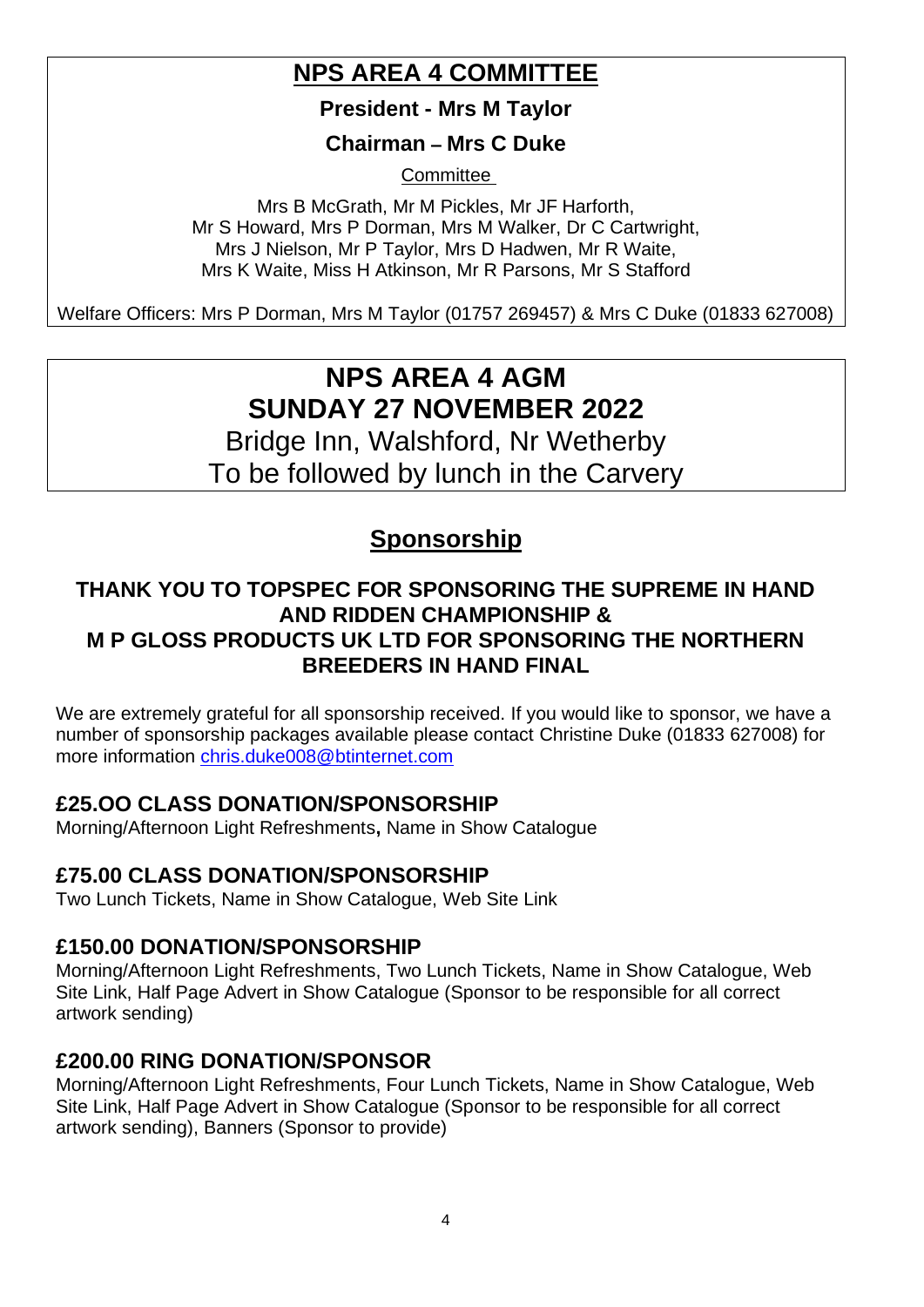# **Judges**

| <b>Section</b>                                                             | Judge                                          | Page             |  |  |
|----------------------------------------------------------------------------|------------------------------------------------|------------------|--|--|
| <b>Riding Pony Breeding</b>                                                | Mrs J Griffin                                  | 6                |  |  |
| <b>Hunter Pony Breeding</b>                                                | Mr D Puttock                                   | 8                |  |  |
| <b>Light Horse Breeding</b>                                                | Mrs J Griffin                                  | $\boldsymbol{9}$ |  |  |
| <b>Hunter Breeding</b>                                                     | Mrs MC Nimmo                                   | $\boldsymbol{9}$ |  |  |
| Part Bred Arab/Anglo In Hand                                               | Miss P Mallender                               | 10               |  |  |
| Part Bred M&M In Hand                                                      | Mrs C Frith                                    | 10               |  |  |
| Shetland In Hand                                                           | Mrs L Clyne Thomas                             | 11               |  |  |
| Dartmoor In Hand                                                           | Mr L Anderson                                  | 12               |  |  |
| Exmoor In Hand                                                             | Mrs S Wooderson                                | 12               |  |  |
| Welsh In Hand (A/B)                                                        | Mrs K Scott                                    | 12               |  |  |
| Dales In Hand                                                              | Mrs R Eastwood                                 | 13               |  |  |
| Fell In Hand                                                               | Mrs R Eastwood                                 | 14               |  |  |
| New Forest In Hand                                                         | Miss D Spears                                  | 14               |  |  |
| Connemara In Hand                                                          | Miss D Spears                                  | 15               |  |  |
| Highland In Hand                                                           | Mr E Mackechnie-Guire                          | 14               |  |  |
| Welsh In Hand (C/D)                                                        | Mrs MC Nimmo                                   | 15               |  |  |
| <b>Boston Amateur In Hand</b>                                              | Miss P Mallender, Mrs R<br>Eastwood            | 17               |  |  |
| M&M Home Produced In Hand                                                  | Mrs C Frith                                    | 16               |  |  |
| <b>BSPA In Hand &amp; RIHS Ridden</b>                                      | Miss P Mallender                               | 18               |  |  |
| NPS Picton M&M Ridden                                                      | Mrs S Wooderson                                | 20               |  |  |
| NPS M&M Open Ridden                                                        | Mr B Williams                                  | 20               |  |  |
| <b>BSPS M&amp;M Riddens</b>                                                | Mrs H Horsfall, Mrs J Griffin                  | 19               |  |  |
| <b>HOYS Junior M&amp;M Ridden</b>                                          | Mrs K Scott, Mr D Puttock                      | 21               |  |  |
| Sponsored by UK Ponies &<br><b>Horse Limited</b>                           |                                                |                  |  |  |
| HOYS M&M Colne LR & The<br>Feed Shed FR                                    | Mrs MC Nimmo, Mr E<br>Mackechnie-Guire         | 22               |  |  |
| NPS/PUK M&M LR & FR                                                        | Mr B Williams                                  | 23               |  |  |
| <b>NPS M&amp;M Training Stakes</b>                                         | Mr D Puttock                                   | 24               |  |  |
| <b>HOYS Thor Atkinson Steel</b><br>Fabrications Ltd. M&M WHP               | Mrs C Frith (J) Miss D Spears<br>(conf)        | 24               |  |  |
| <b>SSADL In-hand &amp; Ridden</b>                                          | Mrs S Wooderson, Mrs L Clyne<br>Thomas         | 25               |  |  |
| <b>Championships</b>                                                       |                                                |                  |  |  |
| Supreme Foal of Show                                                       | Mrs J Griffin                                  | 26               |  |  |
| Langfield Supreme M&M In Hand                                              | Mrs K Scott                                    | 27               |  |  |
| NPS British Isles Supreme In<br>Hand                                       | Mrs MC Nimmo                                   | 27               |  |  |
| Northern Breeders In Hand<br>Championship                                  | Mr D Puttock, Mrs H Horsfall,<br>Mrs J Griffin | 27               |  |  |
| Horse of the Year Show The<br>Price Family Supreme In-Hand<br>Championship | Mr G Thomas, Telynau                           | 29               |  |  |
| TopSpec Supreme Ridden<br>Championship                                     | Mr G Thomas, Telynau                           | 30               |  |  |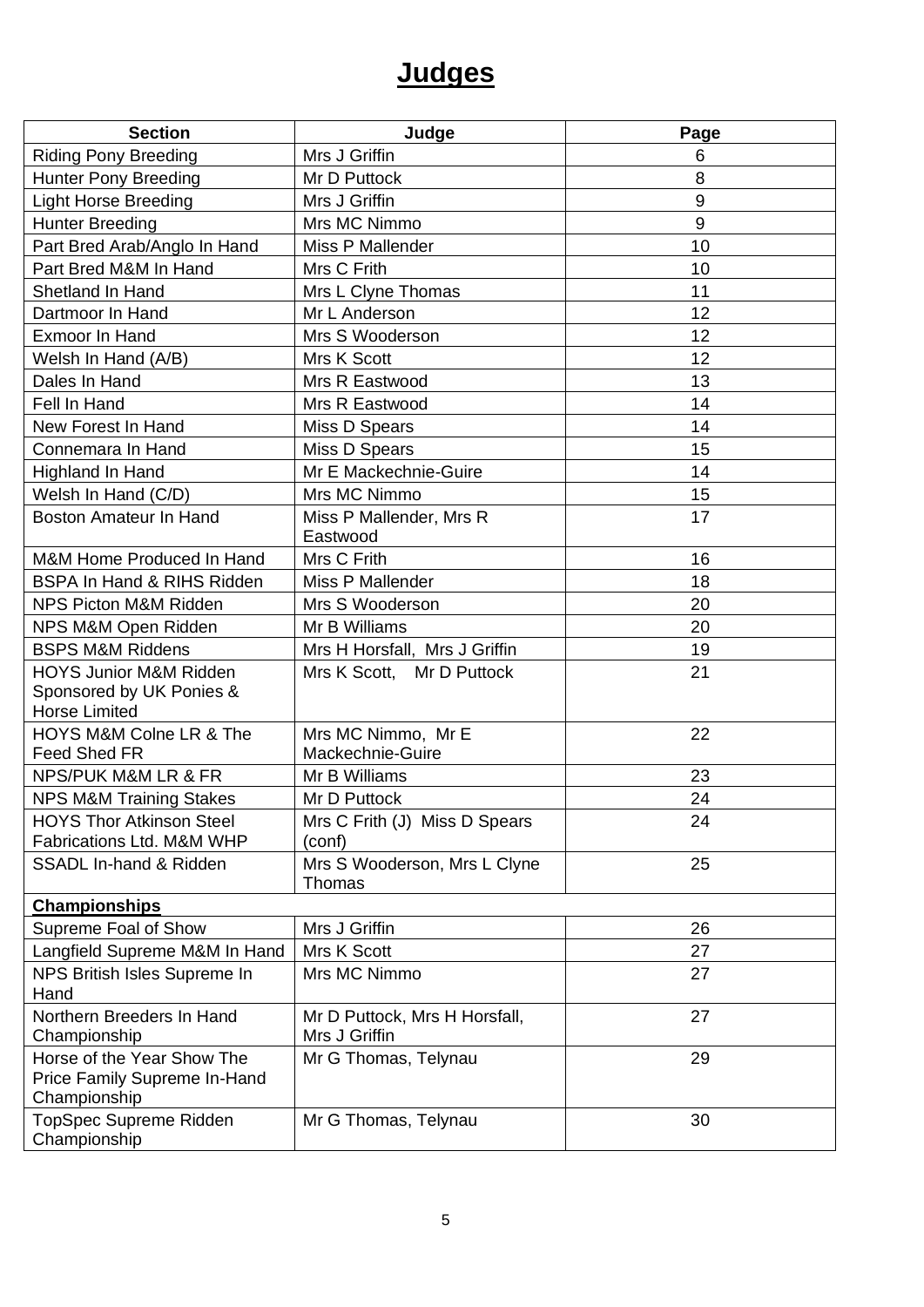### **RIDING PONY BREEDING SECTION**

### **JUDGE**: **Mrs J Griffin**

#### **The NPS Kalusta Stud British Riding Pony (Show Pony) In-Hand Supreme National Championship.**

You do not have to be a member of the NPS to compete in these classes. However, the highest placed pony (except foals) owned by either an NPS Qualifying or life member in each of the following classes and not exceeding 148cms at maturity will qualify for the NPS Summer Championship 2023. Qualification may go no lower than third place. Ponies must be registered in the NPS British Riding Pony Stud Book, Register, Appendix, International or Sports Pony section of the BRPSB, the GSB, the AHSB, the AASB or registered in the main body of their respective Mountain & Moorland Stud Books. Part-Breds are not eligible unless entered in the NPS British Riding Pony Stud Book, Register, Appendix, International or Sports Pony section of the BRPSB. All foals must be three weeks old or over on show day.

#### Heights for Youngstock Classes

|                  | 1 Year           | 2 Year | 3 Year |
|------------------|------------------|--------|--------|
| 122 cms (12.0hh) | 117 cm           | 120 cm | 121 cm |
| 128 cms (12.2hh) | $123 \text{ cm}$ | 126 cm | 127 cm |
| 133 cms (13.0hh) | 128 cm           | 131 cm | 132 cm |
| 138 cms (13.2hh) | 133 cm           | 136 cm | 137 cm |
| 143 cms (14.0hh) | 138 cm           | 141 cm | 142 cm |
| 148 cms (14.2hh) | 143 cm           | 146 cm | 147 cm |

### **Kindly sponsored by Stanley Grange Stud**

**CLASS 1 RIDING PONY BROOD MARE,** 4 years old or over, in foal for the current year or with foal at foot

#### SPECIAL ROSETTES TO THE BEST MARE

- a) Not exceeding 128cms
- b) Exceeding 128cms but not exceeding 138cms
- c) Exceeding 138cms but not exceeding 148cms
- **CLASS 2 FOAL**, progeny of mare exhibited in Class 1. The Foal winner to compete for the Supreme Champion Foal.

#### **CLASS 3 RIDING PONY BARREN MARE OR GELDING,** 4 years old or over

1<sup>st</sup> and 2<sup>nd</sup> place in class 1 to 3 to compete in The Supreme Riding Pony Breeding Championship. HAIGHEND TROPHY kindly presented by Mrs A Batley to the Best Mare in class 1.

- **CLASS 4 YEARLING** Colt, Filly or Gelding, not to exceed 128cms at maturity
- **CLASS 5 YEARLING** Colt, Filly or Gelding, not to exceed 138cms at maturity
- **CLASS 6 YEARLING** Colt, Filly or Gelding, not to exceed 148cms at maturity
- **CLASS 7 TWO YEAR OLD,** Colt Filly or Gelding not to exceed 128cms at maturity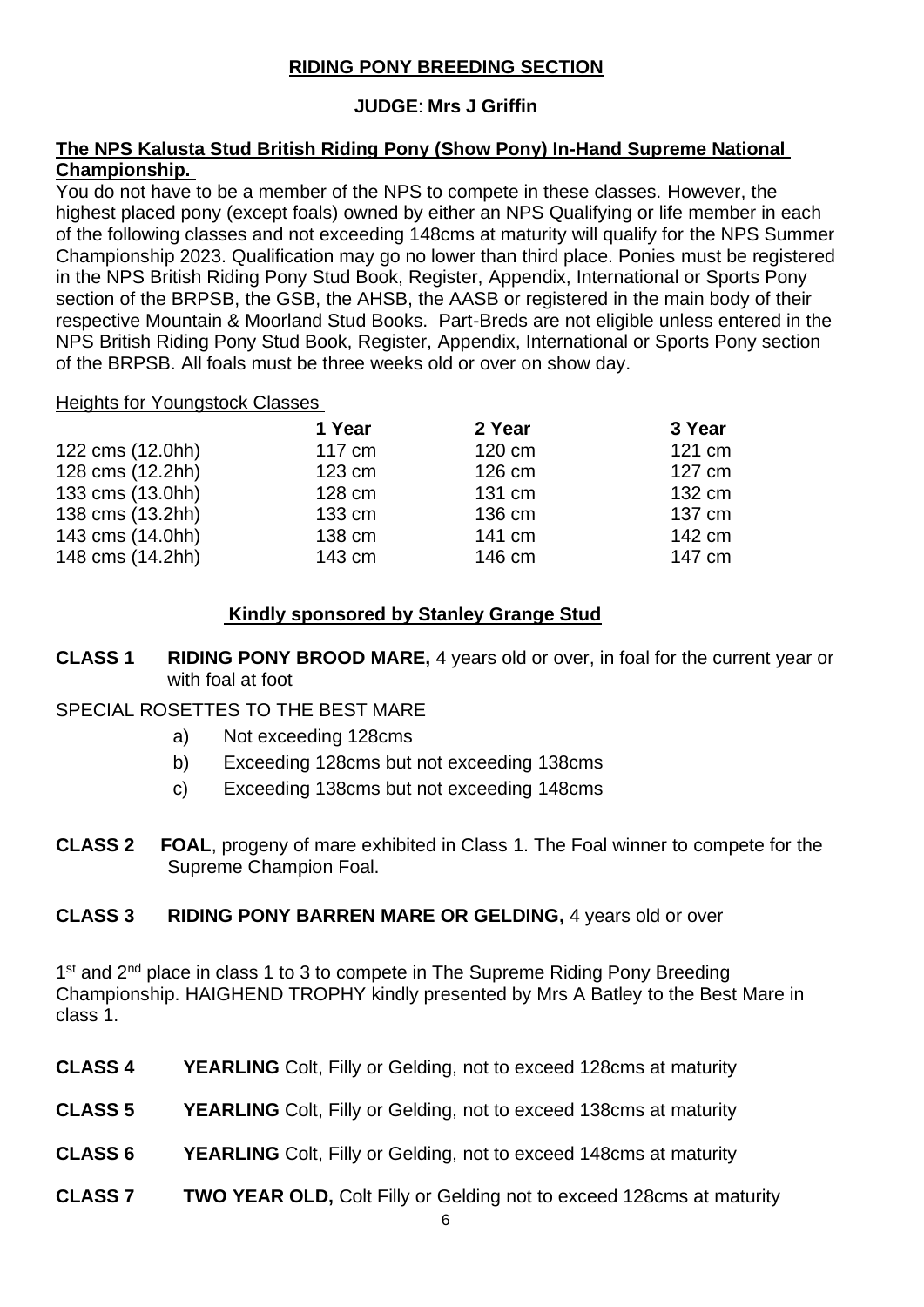- **CLASS 8 TWO YEAR OLD,** Colt Filly or Gelding not to exceed 138cms at maturity
- **CLASS 9 TWO YEAR OLD,** Colt Filly or Gelding not to exceed 148cms at maturity
- **CLASS 10 THREE YEAR OLD** Colt, Filly or Gelding not to exceed 128cms at maturity
- **CLASS 11 THREE YEAR OLD** Colt, Filly or Gelding not to exceed 138ms at maturity
- **CLASS 12 THREE YEAR OLD** Colt, Filly or Gelding not to exceed 148cms at maturity

#### CHAMPIONSHIP & SPECIALS

The Champion and reserve champion Youngstock to compete in the Supreme Riding Pony Breeding Championship. BASFORD TROPHY kindly presented by Mrs E J and the late Mr J Massarella to the Champion Pony Youngstock.

#### RIDING PONY STALLION

**CLASS 13 STALLION OR COLT** 4 years old or over, not to exceed 148cms. All Stallions and colts 4 years old or over must have a NPS or Breed Society Licence.

The 1<sup>st</sup> and 2<sup>nd</sup> place in class 13 to compete in The Supreme Riding Pony Breeding Championship. MOONDALE TROPHY, kindly presented by the late Miss C E Machin, to the best stallion.

#### SUPREME BRITISH RIDING PONY (SHOW PONY) BREEDING CHAMPION

#### **The NPS/Area 20 British Riding Pony (Show Pony) In Hand Silver Medal Championship 2023**

The Silver Medal Rosette will go to the Champion, if owned by an NPS Qualifying or Life member. If the Champion is not owned by an NPS member the Silver Medal Rosette goes to the Reserve if it is owned by an NPS member. Silver Medal Rosette to go no lower than first Reserve (third) provided it is owned by an NPS member. The qualification goes to the Champion if owned by an NPS member and not already qualified for the final. If the Champion is not owned by an NPS Member or has already qualified then the qualification goes to the Reserve Champion, if owned by an NPS member, unless he has already qualified. Qualification to go no lower than first Reserve (third) provided owned by an NPS Member and not already qualified.

Membership cards must be shown in the ring to receive the medal and/or silver medal qualification. The Champion is eligible to compete for The Price Family Supreme In-Hand Pony Championship and the Champion and Reserve the NPS Area 15 British Isles Area In Hand Championship. THE CLIFFORD ALTON MEMORIAL TROPHY presented by The NPS Area 4 Committee to the Supreme Riding Pony Breeding Champion. NPS British Riding Pony (Show Pony) Semi-Final Championship Qualifier for the Great British In Hand Show – Onley Equestrian Centre, Warwickshire 24th September 2022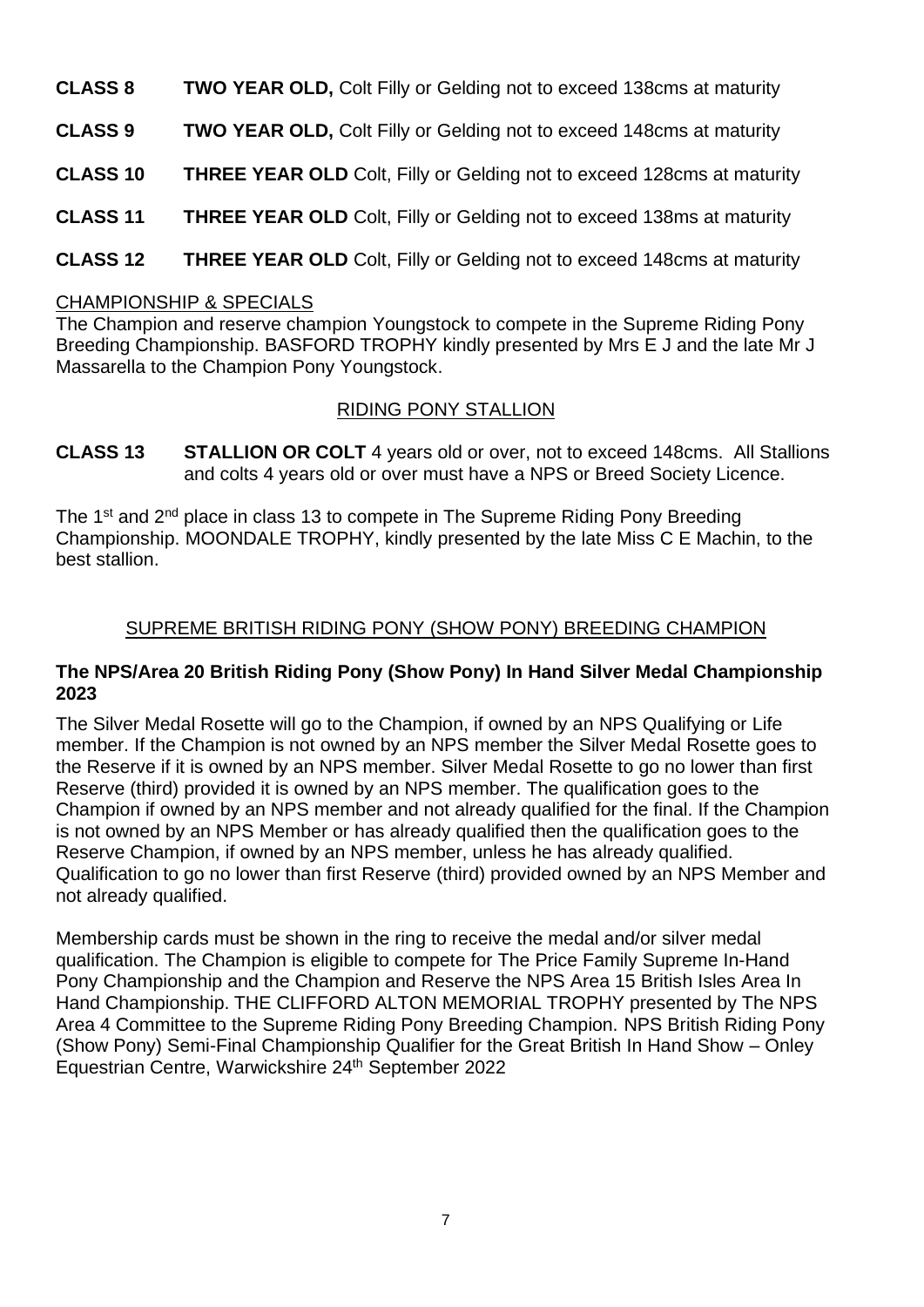### **HUNTER PONY BREEDING**

#### **JUDGE: Mr D Puttock**

#### **The NPS/Team Charlesworth British Riding Pony (Show Hunter Pony) in Hand Supreme National Championship**

Ponies eligible for the championship final at NPS Summer Championships Show is the highest placed pony in the top three from the below classes (excluding foals) if owned by an NPS Qualifying or Life Member. Show Hunter Ponies not exceeding 153cms at maturity must be registered in the NPS Riding Pony Stud Book, Register or Appendix, International or Sports Pony section of the BRPSB, the GSB, the AHSB, the AASB or registered in the main body of their respective Mountain & Moorland Stud Books, Part-breds are not eligible unless entered in the NPS Stud Book, Register or Appendix, International or Sports Pony section of the BRPSB

- **CLASS 14 SHOW HUNTER PONY BROOD MARE,** 4 years old or over, not exceeding 153cms
- **CLASS 15 SHOW HUNTER PONY FOAL,** progeny of a mare exhibited in Class 14 to make a SHP at maturity (Winner to compete for the Supreme Champion Foal of the Show)
- **CLASS 16 SHOW HUNTER PONY BARREN MARE OR GELDING,** 4 years old or over, not exceeding 153cms
- **CLASS 17 YEARLING**, **2 or 3 Year Old** Colt, Filly or Gelding, to make a Show Hunter Pony not exceeding 153cms at maturity
- **CLASS 18 STALLION OR COLT** 4 years old or over, not to exceed 153cms. All Stallions and colts 4 years old or over must have a NPS or Breed Society Licence.

#### SUPREME SHOW HUNTER PONY BREEDING CHAMPIONSHIP

#### **The NPS/Dowhills Stud British Riding Pony (Show Hunter Pony) In Hand Silver Medal Rosette Championship.**

1<sup>st</sup> & 2<sup>nd</sup> to compete in the Championship. The Silver Medal Rosette will go to the Champion, if owned by an NPS Qualifying or Life member. If the Champion is not owned by an NPS member the Silver Medal Rosette goes to the Reserve if it is owned by an NPS member. Silver Medal Rosette to go no lower than first Reserve (third) provided it is owned by an NPS member. The qualification goes to the Champion if owned by an NPS member and not already qualified for the final. If the Champion is not owned by an NPS Members or has already qualified then the qualification goes to the Reserve Champion, if owned by an NPS member, unless he has already qualified. Qualification to go no lower than first Reserve (third) provided owned by an NPS Member and not already qualified. Membership cards must be shown in the ring to receive the medal and/or silver medal qualification. The Champion is eligible to compete for The Price Family Supreme In-Hand Pony Championship and the Champion and Reserve the NPS Area 15 British Isles Area In Hand Championship. NPS British Riding Pony (Show Hunter Pony) Semi-Final Championship Qualifier for the Great British In Hand Show – Onley Equestrian Centre, 24<sup>th</sup> September. PINCHINTHORPE TROPHY kindly presented by Pinchinthorpe Stud to the Champion Pony.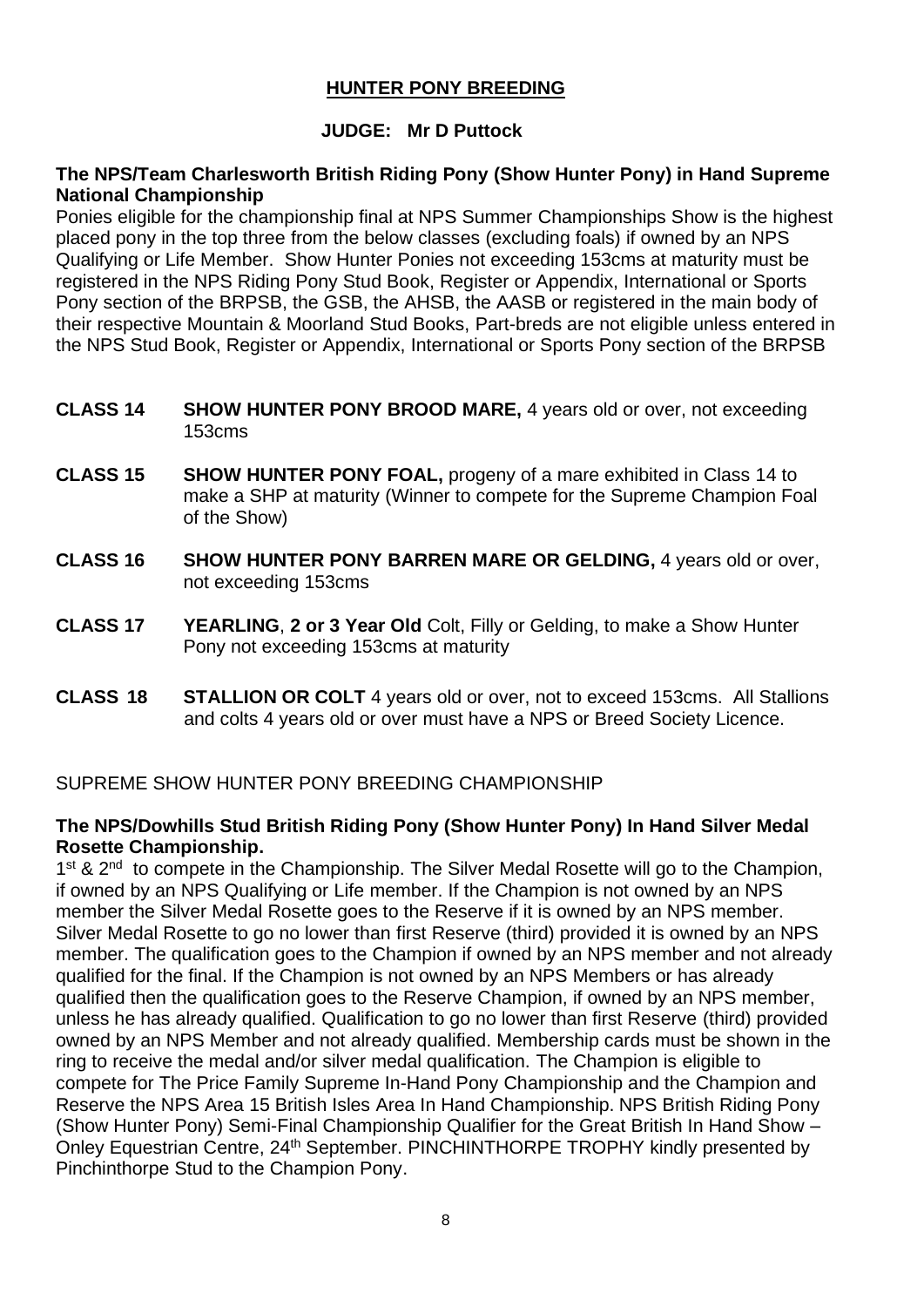#### **LIGHT HORSE BREEDING**

#### **Judge Mrs J Griffin**

**NPS / Dowhills Stud, Ottergayle Hack & Riding Horse In Hand Supreme Championship** The owner does not have to be an NPS member to enter the competition, to qualify or to enter the Final. The first placed Hack/Riding Horse in the below classes (excluding foals) will qualify for the final at NPS Summer Championship show. Qualification may go no lower than third place.

- **CLASS 19 IN HAND HACK OR RIDING HORSE BROOD MARE**. 4 years old and over, exceeding 148cm. Certified in foal or with foal at foot.
- **CLASS 20 FOAL** Progeny of Mare from class above
- **CLASS 21 IN HAND HACK OR RIDING HORSE YEARLING** To exceed 148cms at maturity.
- **CLASS 22 IN HAND HACK OR RIDING HORSE TWO YEAR OLD** To exceed 148cms at maturity.
- **CLASS 23 IN HAND HACK OR RIDING HORSE THREE YEAR OLD** To exceed 148cms at maturity.

#### CHAMPIONSHIP & SPECIALS

1<sup>st</sup> & 2<sup>nd</sup> place to compete in the Championship. The Champion is eligible to compete for The Price Family Supreme In-Hand Horse Championship and the Champion and Reserve Champion the British Isles Area In Hand Championship. The best foal is eligible for the Supreme Foal Championship. NPS Hack & Riding Horse Semi-Final Championship Qualifier for the Great British In Hand Show – Onley Equestrian Centre 24<sup>th</sup> September.

#### **IN HAND HUNTER BREEDING**

#### **Judge Mrs M C Nimmo**

- **CLASS 24 HUNTER BROOD MARE** 4 years old and over certified in foal or with foal at foot. Suitable for Breeding Hunters
- **CLASS 25 FOAL** Progeny of Mare from class 24
- **CLASS 26 HUNTER YEARLING** a colt , filly or gelding foaled in preceding year
- **CLASS 27 HUNTER TWO YEAR OLD** a colt, filly or gelding
- **CLASS 28 HUNTER THREE YEAR OLD** a colt, filly or gelding

CHAMPIONSHIP & SPECIAL

1<sup>st</sup> and 2<sup>nd</sup> place to compete for the Championship. The Champion is eligible to compete for The Price Family Supreme In-Hand Horse Championship . The best foal is eligible for the Supreme Foal Championship.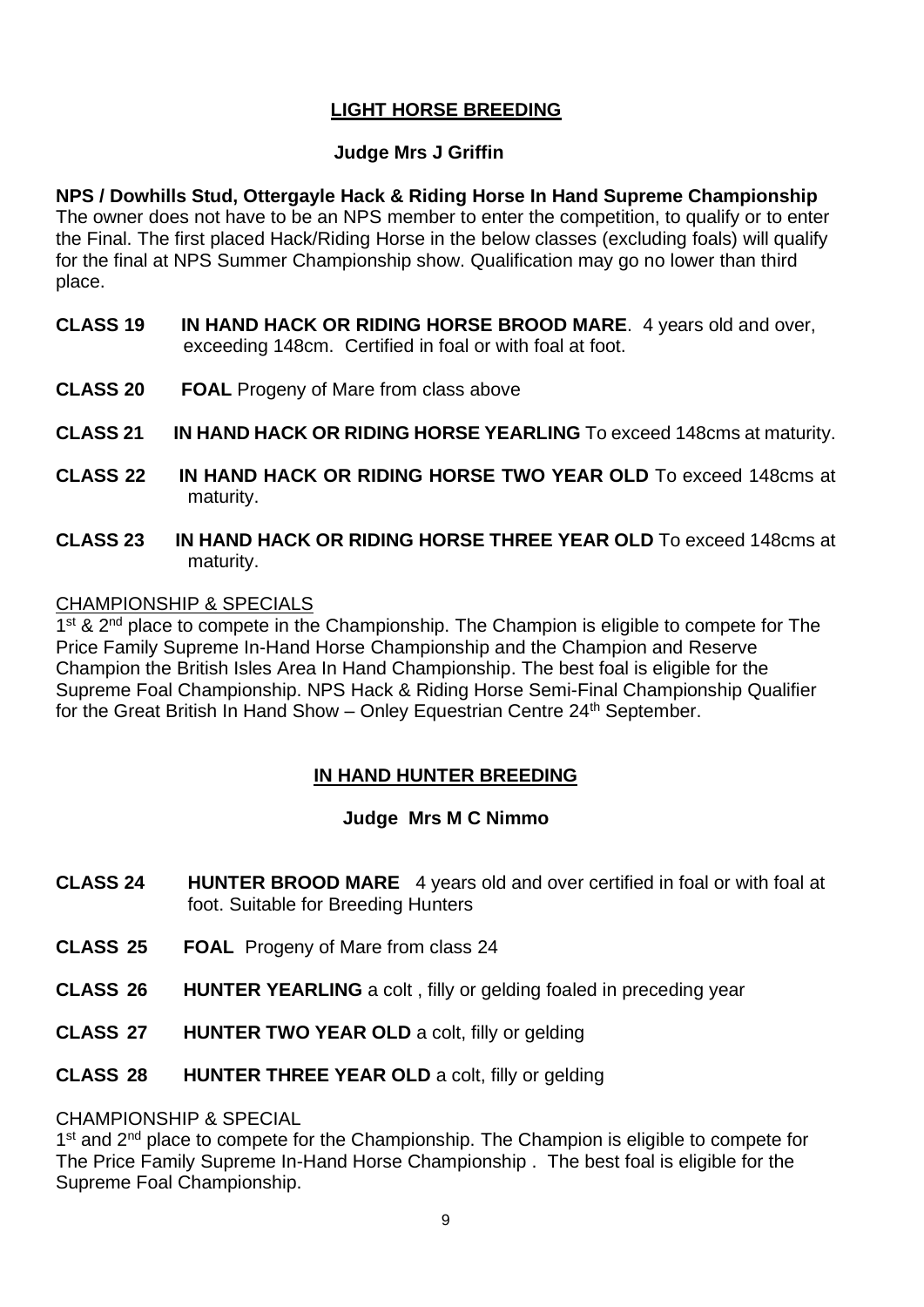#### **PART BRED IN-HAND SECTION**

#### **NPS Mole Valley Farmers Part-Bred In Hand National Championship Qualifier**

Eligible for the championship final at the NPS Summer Championship Show is the highest placed pony in the top three from the below classes if owned by an NPS Qualifying or Life Member. Part-bred Arab horse/pony to be registered in the part-bred or Anglo Arab section of the Arab Horse Society with a minimum of 12.5% Arab blood. Part-bred M&M horse/pony to be registered in the part-bred section of one of the M&M studbooks with minimum 12.5% of that breeds blood.

#### **Anglo and Part Bred Arab Judge: Miss P Mallender**

**CLASS 29 YEARLING, 2 or 3 YEAR OLD** colt, filly or gelding

**CLASS 30 4 YEAR OLD or OVER,** Stallion, Mare or Gelding – rosette for best foal

#### CHAMPIONSHIP & SPECIALS

1<sup>st</sup> & 2<sup>nd</sup> place to compete in the Championship. The Champion is eligible to compete for The Price Family Supreme In-Hand Horse or Pony Championship and the Champion and Reserve Champion the British Isles Area In Hand Championship. The best foal is eligible for the Supreme Foal Championship.

#### **Part-bred Mountain & Moorland Judge Mrs C Frith**

#### **CLASS 31 YEARLING, 2 or 3 YEAR OLD** Colt, Filly or Gelding

#### **CLASS 32 4 YEARS or OVER,** Stallion, Mare or Gelding – rosette for best foal

#### CHAMPIONSHIP & SPECIALS

1<sup>st</sup> & 2<sup>nd</sup> place to compete in the Championship. The Champion is eligible to compete for The Price Family Supreme In-Hand Horse or Pony Championship and the Champion and Reserve Champion the British Isles Area In Hand Championship. The best foal is eligible for the Supreme Foal Championship. COXWOLD BLUE GROUSE TROPHY kindly presented by Mrs M Cranfield to the Champion.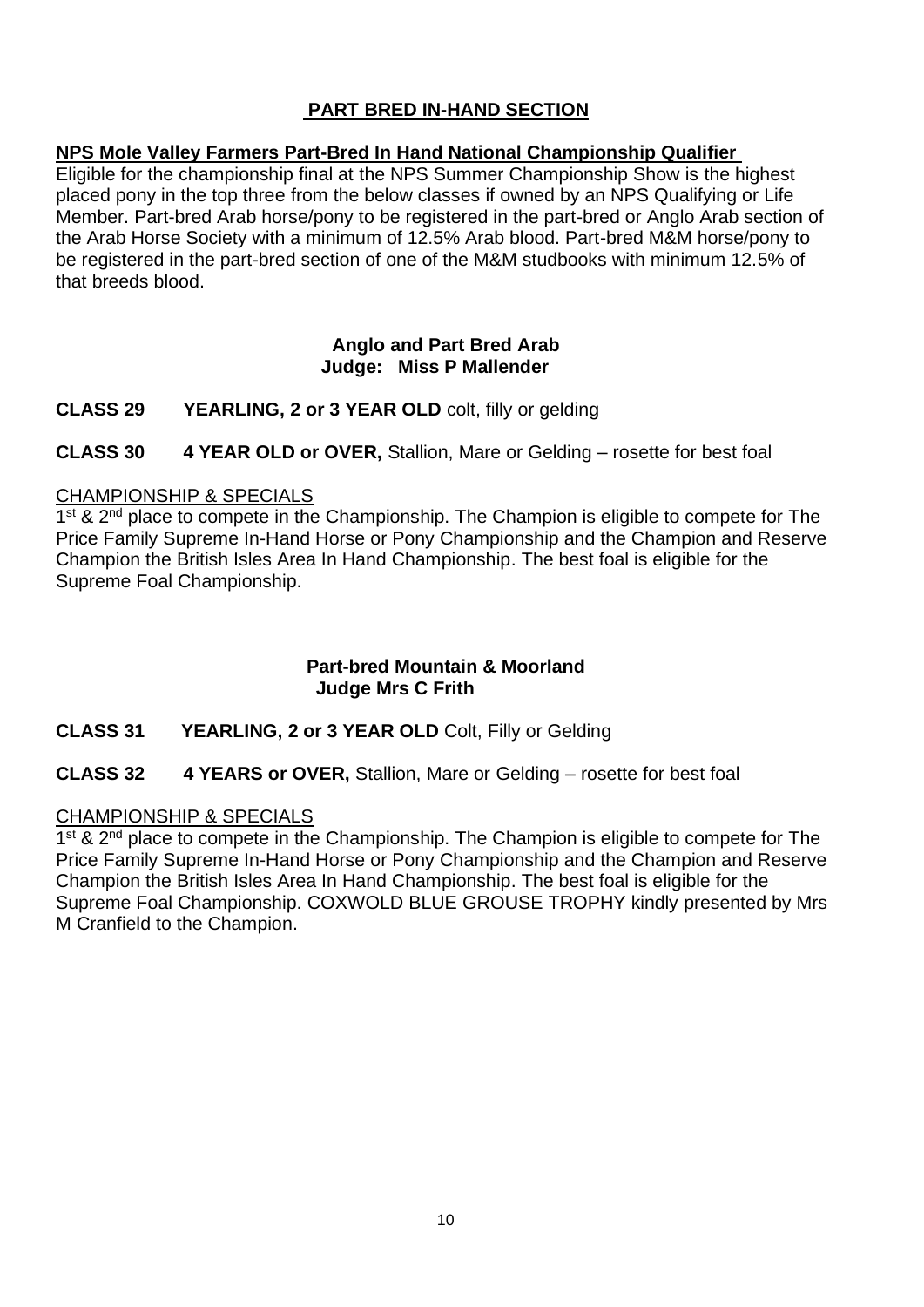#### **REGISTERED MOUNTAIN & MOORLAND PONIES**

#### **The NPS/Pottofields Stud M&M in Hand Summer Championships Qualifier**

All ponies to be registered in their respective Stud Books and all Registration Numbers to be quoted on entry forms. Brood Mares to be 4 years old or over. Foals accompanying mares to be 4 weeks old or over on show day. All stallions or colts 2 years old or over must hold a stallion licence unless otherwise governed by their individual breed society.

#### **Exhibitors entering the following Welsh Section A, B, C or D classes please be aware of the following information from the Welsh Pony and Cob Society (WPCS).**

"Exhibitors will need to provide WPCS with certain personal information relating to yourself. Your privacy is extremely important to WPCS, so we want you to know exactly how we will use that personal information. Our full privacy notice setting out details information about matters such as what personal information we use, for what purpose we use it, what our legal basis for doing so is and who we share your personal information with, can be viewed on our website [http://wpcs.uk.com](http://wpcs.uk.com/) if you would prefer to see a hard copy of our privacy notice please ask a member of WPCS staff to provide you with the same."

#### **Highland Pony Society**

Ponies must be registered in the full body of the Highland Pony Society Stud Book (including appendices A B & C) All competing Highland pony stallions aged 4yrs and over must be licensed with the Highland Pony Society.

#### **SHETLAND Judge: Mrs L Clyne Thomas**

Classes are confined to SPS-BS Registered Ponies. Ponies must be named on the entry form. Three-year-old fillies with foals at foot may not be shown. All foals must be a minimum of three weeks old on the day of the Show. Only licensed stallions are eligible for entry into stallion classes. Ridden stallions must display a stallion badge. In hand stallions 3 years and over are advised to display a stallion bridle badge. Children under 14 yrs old may not show colts (excluding foals) or entire males in In-hand classes. In the interests of safety, hard hats must be worn by all handlers aged 14 yrs or under in In-hand classes. Exhibitors should not kneel but remain standing whilst in the ring.

- **CLASS 33 YEARLING** Colt, Filly or Gelding
- **CLASS 34 2 or 3 YEAR OLD** Colt, filly or gelding
- **CLASS 35 4 YEARS or OVER** Mare, Gelding or Stallion prize for the best foal

#### CHAMPIONSHIP & SPECIALS

Junior Championship for the best Shetland 3 years or under, eligible are 1<sup>st</sup> and 2<sup>nd</sup> place from the yearling and the 2/3year old. Overall Shetland Championship, eligible are the Youngstock Champion and Reserve and the 1st and 2nd from the 4 year old and over. The Champion to compete in The Langfield Champion M & M Pony In-Hand and The Price Family Supreme In-Hand Pony . Rosette to best Foal – to go forward to Supreme Foal Championship. THE SHETLAND PONY STUD BOOK SOCIETY kindly offer Rosettes to the Champion, Reserve Champion, Best Gelding, Best Foal, Junior Champion & Reserve. STOCKACLOSE TROPHY kindly presented by Mr & Mrs Whitely to the Champion Pony.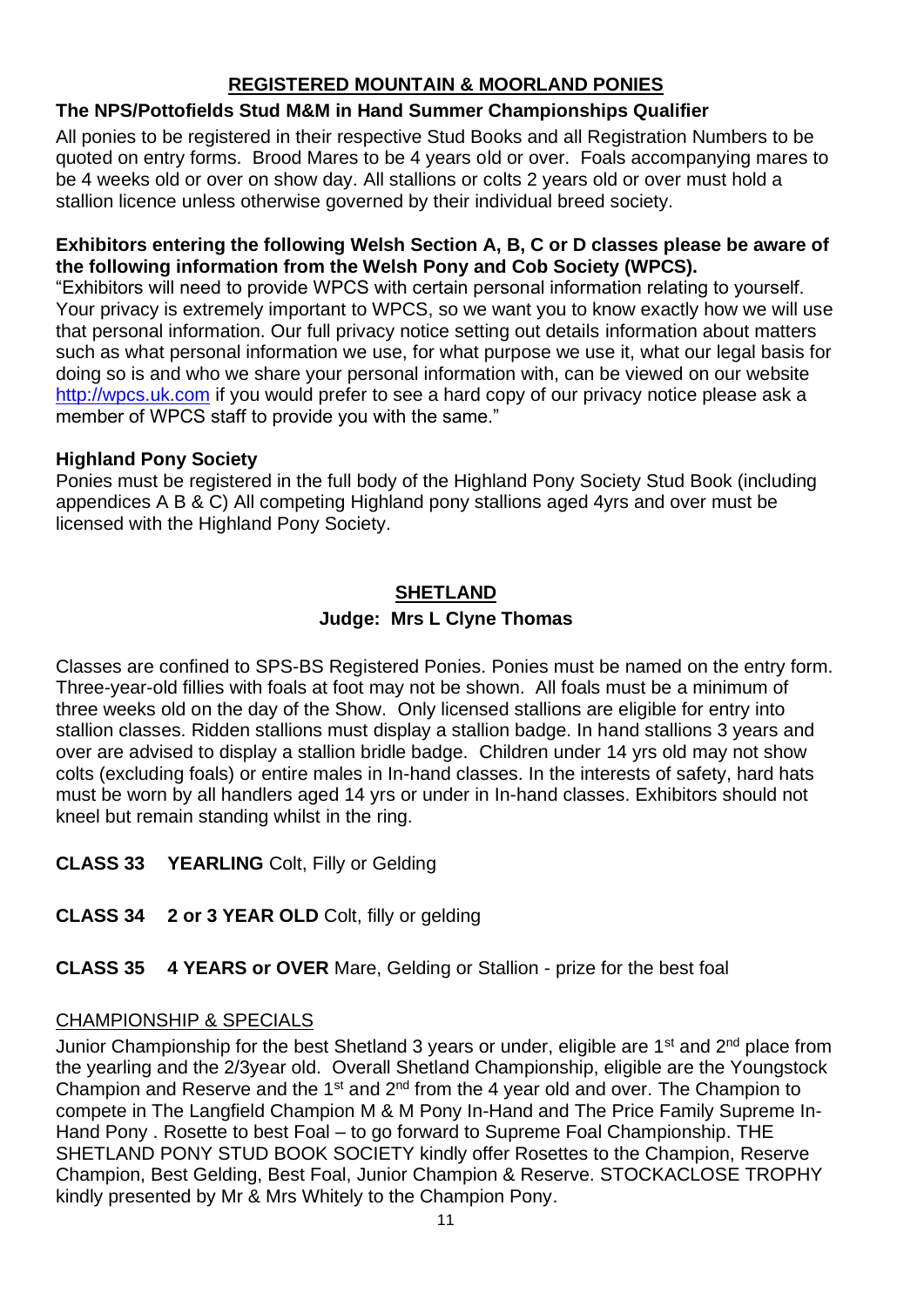#### **DARTMOOR PONIES JUDGE: Mr L Anderson**

- **CLASS 36 DARTMOOR STALLION or COLT,** 2 years old or over
- **CLASS 37 DARTMOOR 4 YEARS OLD or OVER,** Mare (without Foal at Foot) or Gelding
- **CLASS 38 DARTMOOR BROOD MARE** with foal at foot
- **CLASS 39 DARTMOOR FOAL** progeny of Mare exhibited in Class 38.
- **CLASS 40 DARTMOOR YEARLING,** Colt, Filly or Gelding
- **CLASS 41 DARTMOOR 2 or 3 YEAR OLD,** Filly or Gelding

#### CHAMPIONSHIPS & SPECIALS

Youngstock Championship for the best Dartmoor 3 years of age and under. Overall Dartmoor Championship. The overall Dartmoor Champion is eligible to compete for The Langfield Champion M & M Pony In-Hand and The Price Family Supreme In-Hand Pony Championship. The Foal is eligible for the Supreme Foal Championship. DARTMOOR PONY SOCIETY kindly offers a Special Rosette to the Champion Registered Dartmoor exhibited by a Member. Membership card to be shown in the ring. WHINBERRY TROPHY kindly presented by Mrs J Saunders to the Champion Dartmoor Pony.

#### **EXMOOR PONIES**

#### **Judge: Mrs S Wooderson**

**CLASS 42 YEARLING, 2 OR 3 YEAR OLD** Colt, Filly or Gelding

#### **CLASS 43 4 YEARS OR OVER** Mare, Gelding or Stallion – Prize for the best foal

1<sup>st</sup> and 2<sup>nd</sup> to compete for the Exmoor Championship. The Champion Eligible to compete for the Langfield Champion M & M Pony In-Hand and The Price Family Supreme In-Hand Pony Championship, Rosette to Best Foal – to go forward to Supreme Foal Championship

#### **WELSH MOUNTAIN PONIES SECTION A**

#### **Judge: Mrs K Scott (Bryndefaid)**

- **CLASS 44 WELSH MOUNTAIN A STALLION or COLT**, 2 years old or over
- **CLASS 45 WELSH MOUNTAIN A 4 YEARS OLD or OVER**, Mare (without Foal at Foot) or Gelding
- **CLASS 46 WELSH MOUNTAIN A BROOD MARE** with foal at foot
- **CLASS 47 WELSH MOUNTAIN A FOAL** progeny of Mare exhibited in Class 46
- **CLASS 48 WELSH MOUNTAIN A YEARLING** Colt, Filly or Gelding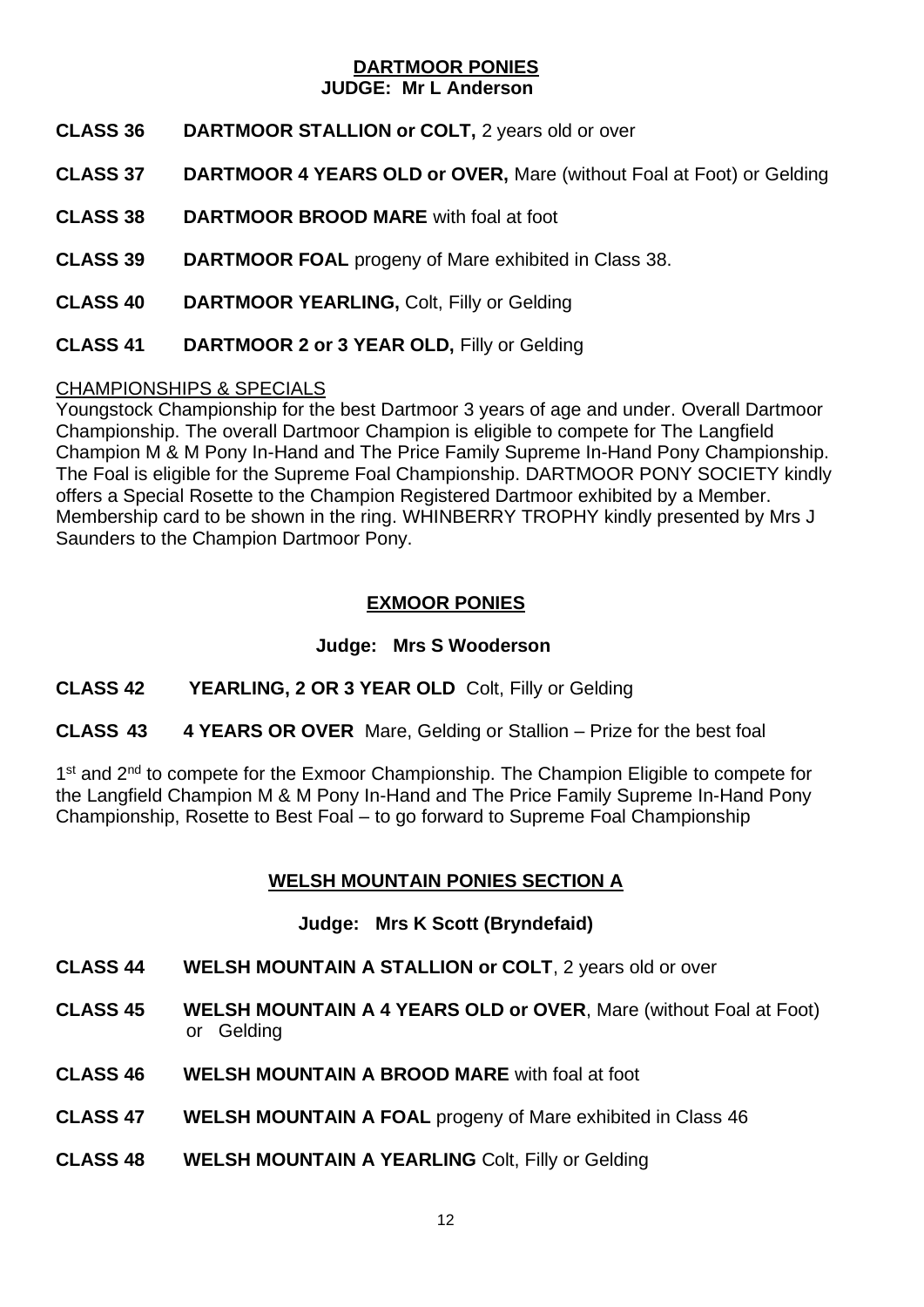#### **CLASS 49 WELSH MOUNTAIN A 2 or 3 YEAR OLD** Filly or Gelding

#### CHAMPIONSHIP & SPECIALS

1<sup>st</sup> and 2<sup>nd</sup> prize winners to compete for the Championship. The Champion is eligible to compete for The Langfield Champion M & M Pony In-Hand and The Price Family Supreme In-Hand Pony Championship. The best foal is eligible for the Supreme Foal Championship. GWYN RHOSYN TROPHY presented by the Gwyn Rhosyn Stud to the Champion Welsh Mountain Pony. WELSH PONY AND COB SOCIETY offers a Bronze Medal to the Champion Welsh A Mountain Pony (Subject to the conditions, affiliation and Medals Award Scheme of the Society).

#### **WELSH PONY SECTION B**

#### **JUDGE: Mrs K Scott (Bryndefaid)**

- **CLASS 50 WELSH SECTION B STALLION or COLT,** 2 years old or over
- **CLASS 51 WELSH SECTION B 4 YEARS OLD or OVER**, Mare (without Foal at Foot) or **Gelding**
- **CLASS 52 WELSH SECTION B BROOD MARE** with foal at foot
- **CLASS 53 WELSH SECTION B FOAL** progeny of mare exhibited in Class 52
- **CLASS 54 WELSH SECTION B YEARLING,** Colt, Filly or Gelding
- **CLASS 55 WELSH SECTION B, 2 or 3 YEARS OLD** Filly or Gelding

#### CHAMPIONSHIP & SPECIALS

1<sup>st</sup> and 2<sup>nd</sup> prize winners to compete for the Championship. The Champion is eligible to compete for The Langfield Champion M & M Pony In-Hand and The Price Family Supreme In-Hand Pony Championship. The best foal is eligible for the Supreme Foal Championship. VARNDELL RIGHT ROYAL TROPHY presented by Mr S. Howard to the Champion Pony. WELSH PONY AND COB SOCIETY kindly offers a Bronze Medal to the Champion Welsh Section B (Subject to the condition, affiliation and Medals Award Scheme of the Society).

#### **DALES PONIES**

#### **JUDGE: Mrs R Eastwood**

- **CLASS 56 YEARLING, 2 or 3 YEAR OLD** colt, filly or gelding
- **CLASS 57 4 YEAR OLD OR OVER** Mare, Gelding or Stallion prize for the best foal

#### CHAMPIONSHIP & SPECIALS

The 1st and 2nd prize-winners to compete for the Dales Championship. The Champion eligible to compete for The Langfield M & M Champion In-Hand and The Price Family Supreme In-Hand Horse or Pony Championship. Rosette to best Foal - to go forward to Supreme Foal Championship. The Fox Saddlers Trophy kindly presented to the Champion. The DALES PONY SOCIETY Special Rosette for the best Dales Pony will be awarded, membership card to be presented in the ring.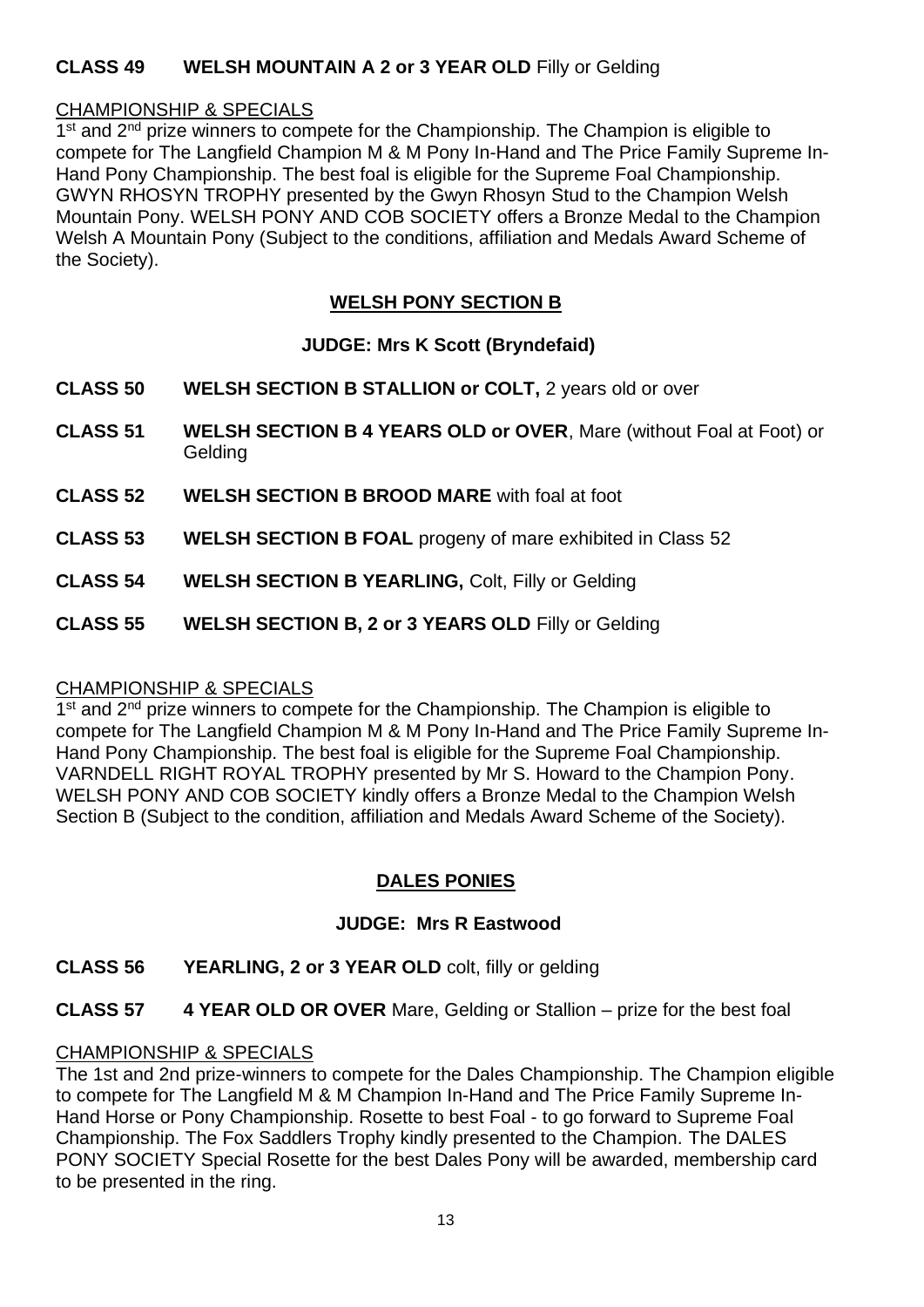#### **FELL PONIES**

#### **Judge Mrs R Eastwood**

#### **CLASS 58 YEARLING, 2 or 3 YEAR OLD** colt filly or gelding

**CLASS 59 4 YEAR OLD OR OVER** Mare, Gelding or Stallion – prize for the best foal

#### CHAMPIONSHIP & SPECIALS

The 1st and 2nd prize-winners to compete. The Champion eligible to compete for The Langfield M & M Champion In-Hand and The Price Family Supreme In-Hand Pony Championship. Best foal to go forward to Supreme Foal Championship. THE FELL PONY SOCIETY Special Rosette to the highest placed Fell Pony Society Member in the Championship. WALTROYD TROPHY kindly presented by the Waltroyd Stud to the Champion Fell Pony.

#### **NEW FOREST PONIES Judge Miss D Spears**

**CLASS 60 YEARLING, 2 or 3 YEAR OLD** colt, filly or gelding

**CLASS 61 4 YEAR OLD OR OVER** Mare, Gelding or Stallion – prize for the best foal

#### CHAMPIONSHIP & SPECIAL

The 1<sup>st</sup> and 2<sup>nd</sup> prize winner to compete. Champion to compete in The Langfield M & M Champion In-Hand and The Price Family Supreme In-Hand Pony Championship Rosette to best foal – to go forward to Supreme Foal Championship. Winner to receive the Marleydenes Stud Trophy kindly presented to the best New Forest Pony.

#### **HIGHLAND PONIES**

#### **JUDGE: Mr E Mackechnie-Guire**

**CLASS 62 YEARLING, 2 or 3 YEAR OLD** colt filly or gelding

**CLASS 63 4 YEAR OLD OR OVER** Mare, Gelding or Stallion – prize for the best foal

#### CHAMPIONSHIP & SPECIALS

Class 62 is a qualifier for the Highland Pony Society Youngstock Championship. The qualification card will be presented to the winner unless they have already qualified then it will pass to 2<sup>nd</sup> place (no lower). There will be two championship shows; the qualifying pony can choose which to enter. The qualifying pony does not need to be a Highland Pony Society Member at the time of qualifying but will need to be to enter the final. Entry fee to the final is free at which the Champion and Reserve will receive £100 and £50 respectively, all finalists will receive £15 and a finalist rosette.

#### Highland Championship

1st and 2nd prize-winners to compete. The Champion is eligible to compete for The Langfield M & M Champion In-Hand and The Price Family Supreme In-Hand Pony Championship. Best Foal to go forward to Supreme Foal Championship. DYKES TROPHY to the Champion Highland. THE HIGHLAND PONY SOCIETY kindly offer Special Rosettes to the highest placed Member of the Highland Pony Society.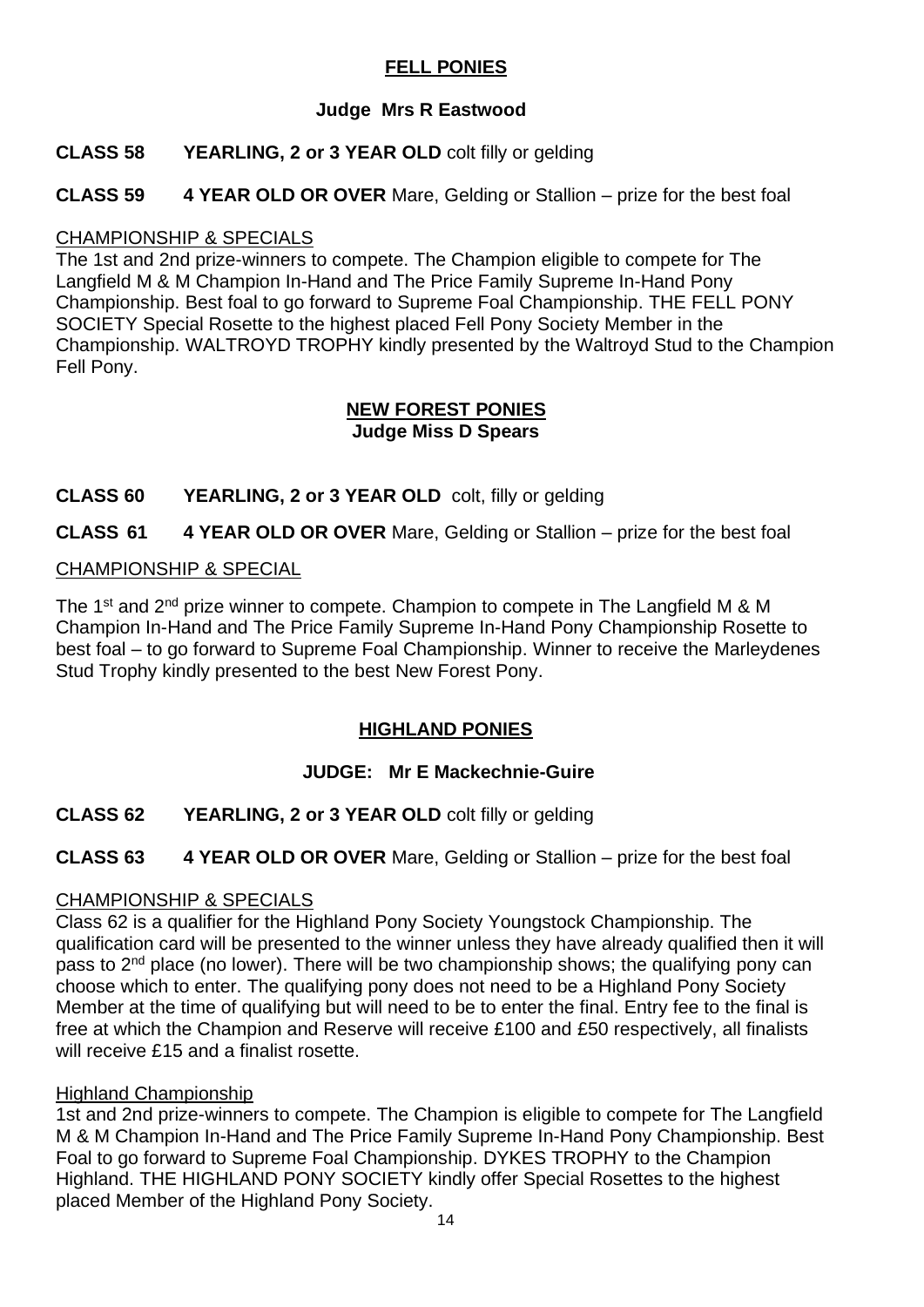#### **CONNEMARA PONIES**

#### **JUDGE: Miss D Spears**

#### **CLASS 64 YEARLING, 2 or 3 YEAR OLD** colt filly or gelding

**CLASS 65 4 YEAR OLD OR OVER** Mare, Gelding or Stallion – prize for the best foal

#### CHAMPIONSHIP & SPECIALS

Connemara Championship 1st and 2nd prize-winners to compete. The Champion eligible to compete for The Langfield M & M Champion In-Hand and The Price Family Supreme In-Hand Pony Championship. Best Foal to go forward to Supreme Foal Championship. SIOBHAN TROPHY kindly presented by Mrs C P Martel to the Champion Connemara Pony. THE BRITISH CONNEMARA PONY SOCIETY kindly offer a Special Rosette to the Highest Placed member of the BCPS

All ponies 4 years old and over must be registered as adults and all BCPS rules for showing apply,

### **WELSH PONY (COB TYPE) SECTION C**

#### **JUDGE: Mrs MC Nimmo (Duntarvie)**

- **CLASS 66 WELSH SECTION C STALLION or COLT,** 2 years old or over
- **CLASS 67 WELSH SECTION C 4 YRS OLD or OVER**, Mare (without Foal at Foot) or Gelding
- **CLASS 68 WELSH SECTION C BROOD MARE** with foal at foot
- **CLASS 69 WELSH SECTION C FOAL** progeny of mare exhibited in Class 68.
- **CLASS 70 WELSH SECTION C YEARLING,** Colt, Filly or Gelding
- **CLASS 71 WELSH SECTION C, 2 or 3 YEARS OLD** Filly or Gelding

#### CHAMPIONSHIP & SPECIALS

1<sup>st</sup> and 2<sup>nd</sup> prize winners to compete for the Championship. The Champion is eligible to compete for The Langfield Champion M & M Pony In-Hand and The Price Family Supreme In-Hand Pony Championship. The best foal is eligible for the Supreme Foal Championship. WELSH PONY AND COB SOCIETY kindly offers a Bronze Medal to the Champion Welsh Section C (Subject to the condition, affiliation and Medals Award Scheme of the Society). GLYNWYN TROPHY kindly presented by Mr & Mrs S R Heppenstall to the Champion.

#### **WELSH COB SECTION D**

#### **Judge: Mrs MC Nimmo (Duntarvie)**

**CLASS 72 WELSH SECTION D STALLION or COLT,** 2 years old or over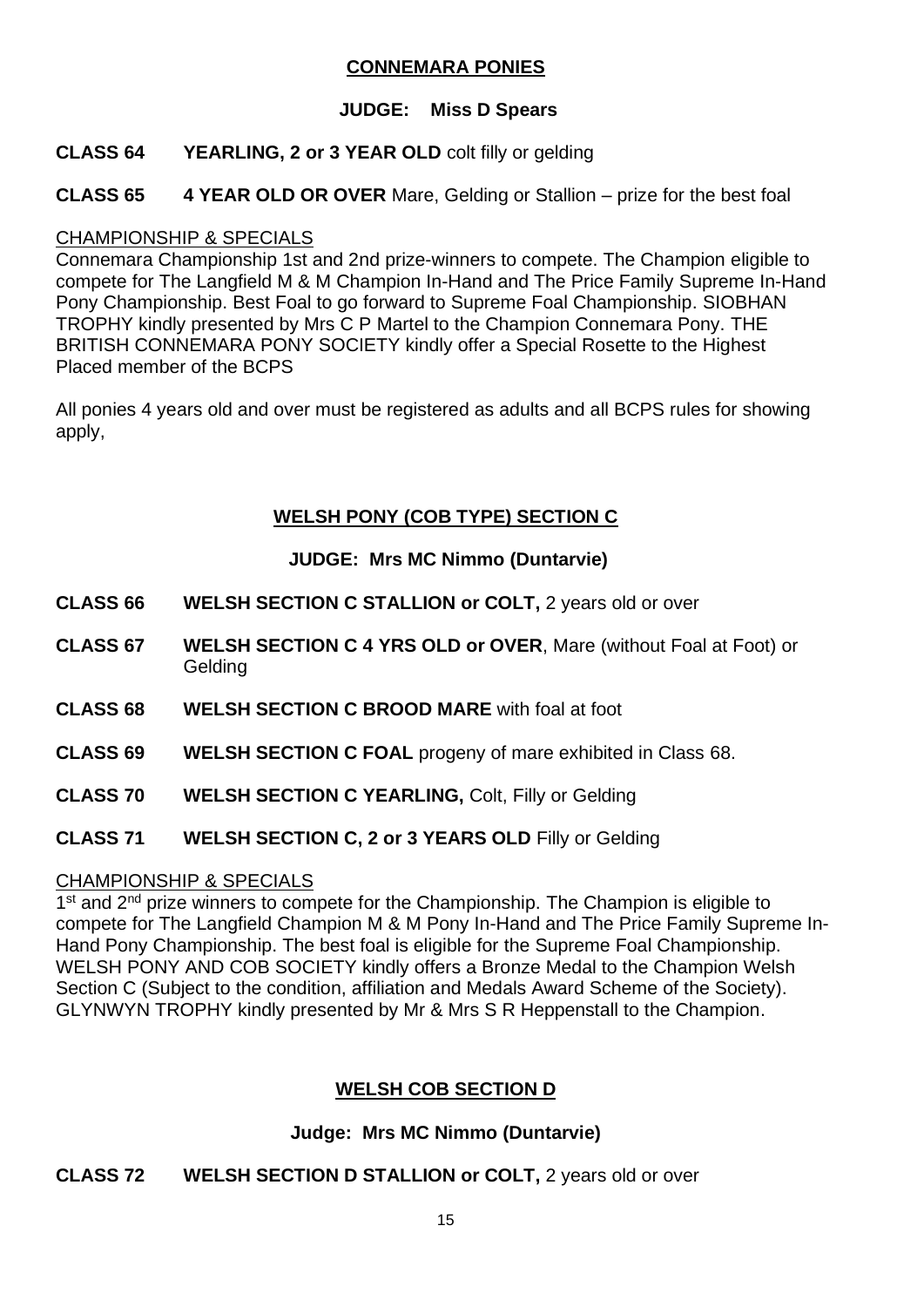- **CLASS 73 WELSH SECTION D 4 YRS OLD or OVER**, Mare (without Foal at Foot) or Gelding
- **CLASS 74 WELSH SECTION D BROOD MARE** with Foal at foot
- **CLASS 75 WELSH SECTION D FOAL** Progeny of a Mare in class 74
- **CLASS 76 WELSH SECTION D YEARLING** Colt, Filly or Gelding
- **CLASS 77 WELSH SECTION D 2 or 3 YEAR OLD** Filly or Gelding

#### CHAMPIONSHIP & SPECIALS

1<sup>st</sup> and 2<sup>nd</sup> prize winners to compete for the Championship. The Champion is eligible to compete for The Langfield Champion M & M Pony In-Hand and The Price Family Supreme In-Hand Horse or Pony Championship. The best foal is eligible for the Supreme Foal Championship. WELSH PONY AND COB SOCIETY kindly offers a Bronze Medal to the Champion Welsh Section D (Subject to the condition, affiliation and Medals Award Scheme of the Society). EGRYN NEAUDD 2ND TROPHY kindly presented by Ms R M Travers to the Champion.

# **HOME PRODUCED/AMATEUR IN HAND SECTION**

#### **NPS/Sharptor Stud Home Produced Mountain & Moorland In Hand Championship**

#### **Judge: Mrs C Frith**

#### **Class 78 Small Breeds**, Any Age

#### **Class 79 Large Breeds**, Any Age

The above two classes are open to ponies owned by NPS members and non-members. Only ponies owned by NPS Qualifying or Life Members are eligible to qualify for the final at the NPS Summer Championships Show in 2023. These classes are open to pure bred registered M&M ponies which are either stabled at home (without any paid assistance) or in a DIY yard and which since 1st January in the current year have not been shown by a producer or stabled in a producer's yard other than on a DIY basis or at stud. Ponies shown in these classes must be produced and shown by the owner/spouse, or his/her Immediate family and who does not receive remuneration in cash or kind from working with ponies or horses. Please enter this class in the spirit it is intended. Competitors who contravene the above will be disqualified. Please see NPS Rule Book Section A3.6 for the full home produced definition.

#### CHAMPIONSHIP & SPECIALS

1<sup>st</sup> and 2<sup>nd</sup> prize winners to compete for the Championship. The Champion is eligible to compete for The Price Family Supreme In-Hand Horse or Pony Championship and the Champion and Reserve Champion the British Isles Area In Hand Championship.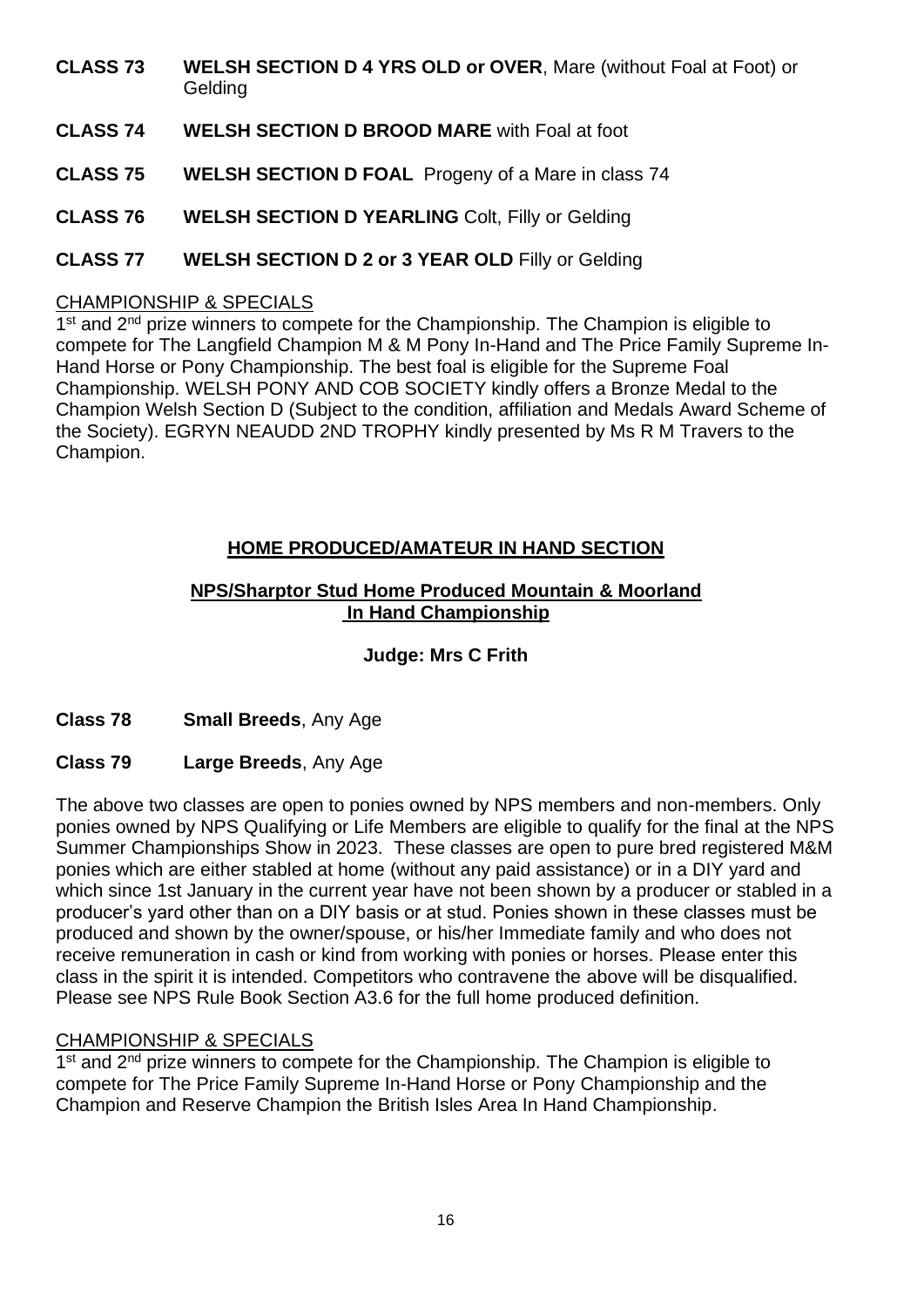## **The Boston Stud Amateur Owner Produced In-Hand Pony Section**

#### **Judges: Mrs R Eastwood (MM) & Miss P Mallender (RP/HP)**

*No Stallions allowed in the following section. These classes may be amalgamated if insufficient entries*

Definition: For the purpose of the Amateur Section the following definition of Professional will apply:

- 1 Any person who has received payment of any kind (including remuneration) for producing Ponies in or for the Show Ring will be deemed a Professional and will not be eligible.
- 2 Any Pony during the current year which has been produced, schooled, shown, etc. by any person described in No 1 will be deemed a Professionally produced Pony and will not be eligible.

Small Breeds: Dartmoor, Exmoor, Shetland, Welsh Sec A, Welsh Sec B Large Breeds: Dales, Connemara, Fell, Highland, New Forest, Welsh C, Welsh D

- **CLASS 80 SMALL BREEDS MOUNTAIN & MOORLAND YOUNGSTOCK** colt, filly or gelding**,** 3 years old and under
- **CLASS 81 LARGE BREEDS MOUNTAIN & MOORLAND YOUNGSTOCK** colt, filly or gelding**,** 3 years old and under
- **CLASS 82 SMALL BREEDS MOUNTAIN & MOORLAND** mare or gelding 4 years old and over.
- **CLASS 83 LARGE BREEDS MOUNTAIN & MOORLAND** mare or gelding 4 years old and over.
- **CLASS 84 RIDING PONY YOUNGSTOCK** colt, filly or gelding**,** 3 years old and under not to exceed 148cms at maturity.
- **CLASS 85 HUNTER PONY YOUNGSTOCK** colt, filly or gelding**,** 3 years old and under not to exceed 153cms at maturity.
- **CLASS 86 RIDING PONY** mare or gelding 4 years old and over not to exceed 148cms.
- **CLASS 87 HUNTER PONY** mare or gelding 4 years old and over not to exceed 153cms.

#### CHAMPIONSHIP & SPECIALS

1st & 2nd Prize-winners to compete for the Championship. The Champion to qualify for The Price Family Supreme In-Hand Horse or Pony Championship. Champion to receive the GOLDSBOROUGH PONY STUD Trophy.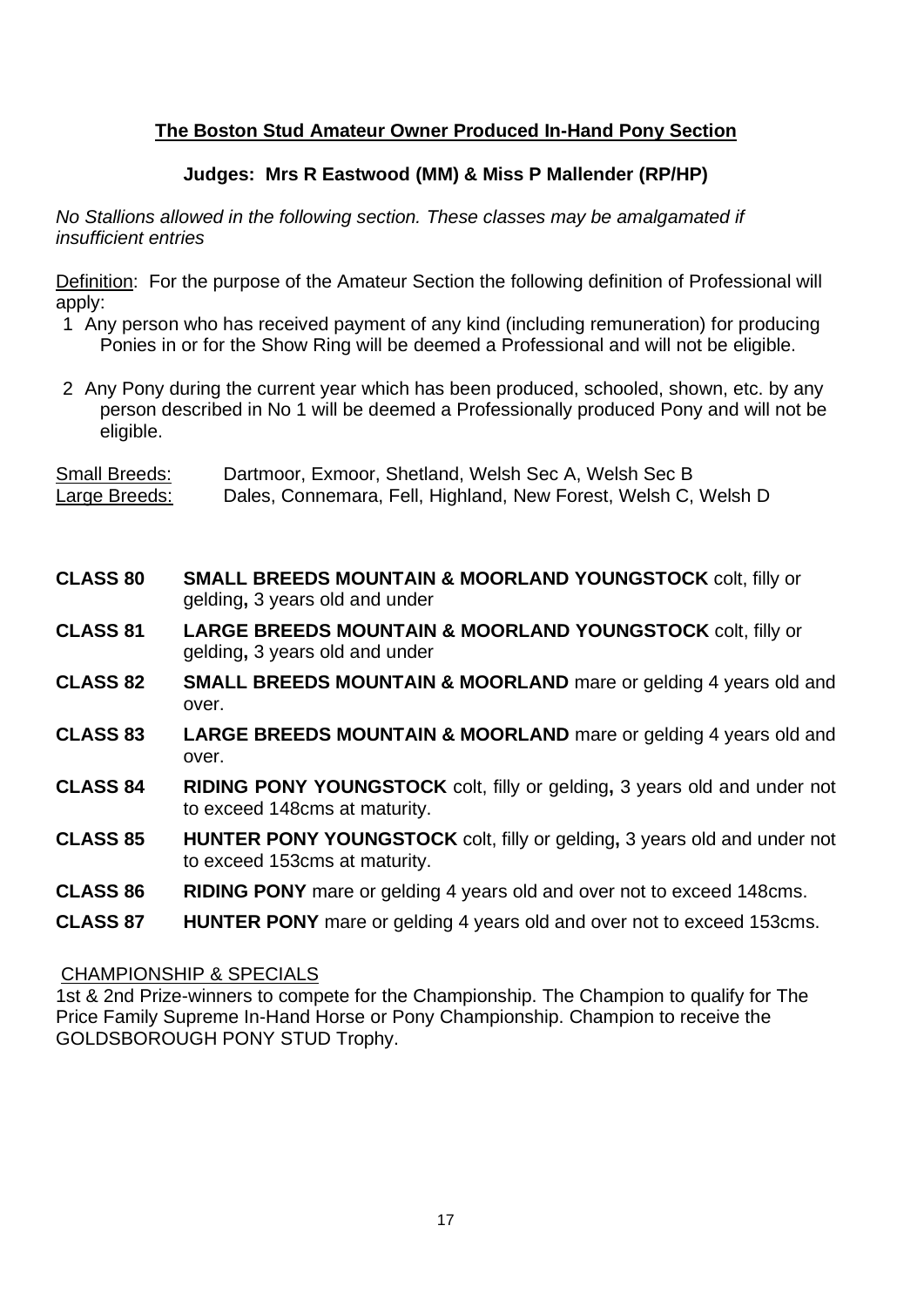## **BRITISH SKEWBALD & PIEBALD IN-HAND SECTION**

#### **JUDGE: Miss P Mallender**

Open to members and non-members of the British Skewbald and Piebald Association. These classes are affiliated to the British Skewbald and Piebald Associated and are qualifiers for the World Championships of Colour National Championship Show September 2022. Classes will be judged under BSPA rules. Download from www.bspaonline.com.

All stallions 4 years old and over must be graded licensed and registered by BSPA in order to compete and must carry into the ring their BSPA showing ID card and BSPA bridle discs to be worn. In order to qualify all owners and handlers must be members of the BSPA and all horse/ponies registered with BSPA prior to the show. BSPA qualification cards must be produced in the ring and be signed by the judge otherwise qualification is invalid.

The highest placed BPSA member amateur and junior in each class will qualify for the Amateur and Junior Supreme Championship Finals to be held at the BSPA WCC September 2022. Qualification cards must be signed in the ring.  $1<sup>st</sup> - 3<sup>rd</sup>$  qualify in each class, unless more than 10 entries then  $1<sup>st</sup> - 4<sup>th</sup>$  qualify.

- **CLASS 88 BSPA Youngstock Plaited**  1,2 & 3 year old colt, filly or gelding (any height)
- **CLASS 89 BSPA Youngstock Native, Traditional or Cob 1,2 & 3 year old colt, filly or** gelding (any height)
- **CLASS 90 BSPA Sport Horse or Pony Youngstock** 1, 2 & 3 year olds colt, filly or gelding any height
- **CLASS 91 BSPA plaited**  mare, gelding, stallion 4 years old or over any height
- **CLASS 92 BSPA Native, Traditional or Cob** mare, gelding, stallion 4 years old or over any height

#### CHAMPIONSHIP

1<sup>st</sup> & 2<sup>nd</sup> Prize winners to compete. Champion eligible to compete for The Price Family Supreme In-Hand Horse or Pony Championship

#### **BRITISH SKEWBALD & PIEBALD RIHS RIDDEN SECTION**

#### **Judge: Miss P Mallender**

These classes are affiliated to the British Skewbald and Piebald Association and are qualifiers for the Royal International Horse Show, Hickstead 2023. Classes will be judged under BSPA rules. Download from www.bspaonline.com. All horses/ponies must be registered and all owners and riders BSPA members prior to the show. Rider's age taken from 1st January.

Membership and qualification cards must be carried in the ring by competitors and produced as required for inspection or signature. Failure to do so will mean disqualification. Spurs may not be worn in any pony class. Ponies 153cm or under (Shetlands exempt) must possess a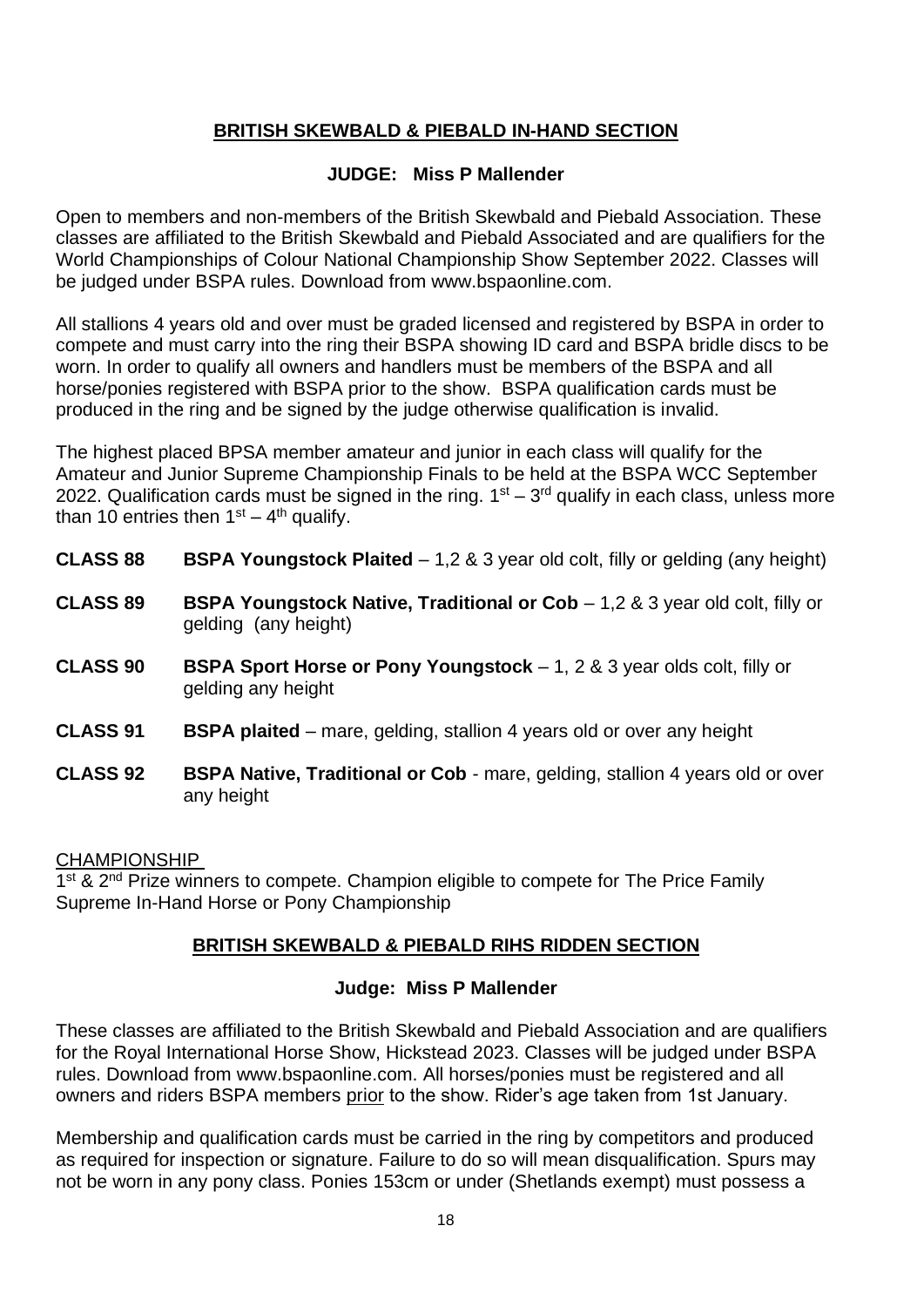current JMB height certificate. All stallions must be graded and licensed by BSPA for 2022 and have a BSPA stallion ID card and wear BSPA Stallion ID Disc. No rider under 14 may exhibit a stallion in any class.

No competitor / owner / horse may compete in this class or enter the ring without current 2022 Membership of BSPA and a RIHS qualification card. Membership/horse registrations must be in place before you enter classes.

Qualification: 1st place and the next unqualified competitor standing 2nd or 3rd qualify from each class. No competitor may qualifier from lower than 3rd place. BSPA Office: 01354 638226; email: bspashows@gmail.com. Skewbald and Piebald horse / ponies only. Highest placed Amateur and highest placed Junior in each class qualify for Amateur and Junior Supreme Championships Final to be held at the BSPA World of Colour Championship Show 2022. Cards to be shown and qualification card signed in the ring. All champion and reserve champion winners qualify for BSPA Star Championship at WCC 2022

- **CLASS 93 The BSPA RIHS Qualifier 2023** ridden ponies not exceeding 153cm plaited
- **CLASS 94 The BSPA RIHS Qualifier 2023** ridden ponies not exceeding 153cm traditional and native types (to be shown in their natural state) hogged cobs
- **CLASS 95 The BSPA RIHS Qualifier 2023** ridden horses exceeding 153cm plaited (judge will ride)
- **CLASS 96 The BSPA RIHS Qualifier 2023** ridden horses exceeding 153cm traditional and native types (to be shown in their natural state) hogged cobs (judge will ride)

CHAMPIONSHIP 1<sup>st</sup> & 2<sup>nd</sup> to compete. Champion & Reserve to go forward to the Topspec Supreme Ridden Championship

# **RIDDEN MOUNTAIN AND MOORLAND CLASSES**

# **The BSPS New Horizon Plastics Heritage Ridden Semi-Final**

#### **Judge: Mrs H Horsfall (ride) & Mrs J Griffin (conf)**

Ponies, Owners and Riders must be BSPS members before the date of the Show to compete in the Heritage Classes. Classes will be judged under BSPS rules as per the 2022 BSPS Rule and Show Handbook. Animals must be the correct height for the breed as laid down in the individual breed standards.

The 1st and 2nd prize winners from each class will qualify for a Semi-Final to be held at the BSPS Heritage Championship Show at Arena UK (The qualification will NOT pass down the line). Classes are also qualifiers for the BSPS Classic Services Group Challenge. Ponies that have been placed 1<sup>st</sup> in open Heritage Classes will qualify for the BSPS Binks Family Champion of Champions.

- **CLASS 97 The BSPS Heritage Ridden Dartmoor, Exmoor & Shetland** 4 years old or over stallion, mare or gelding. Rider any age
- **CLASS 98 The BSPS Heritage Ridden Welsh A & B** 4 years old or over stallion, mare or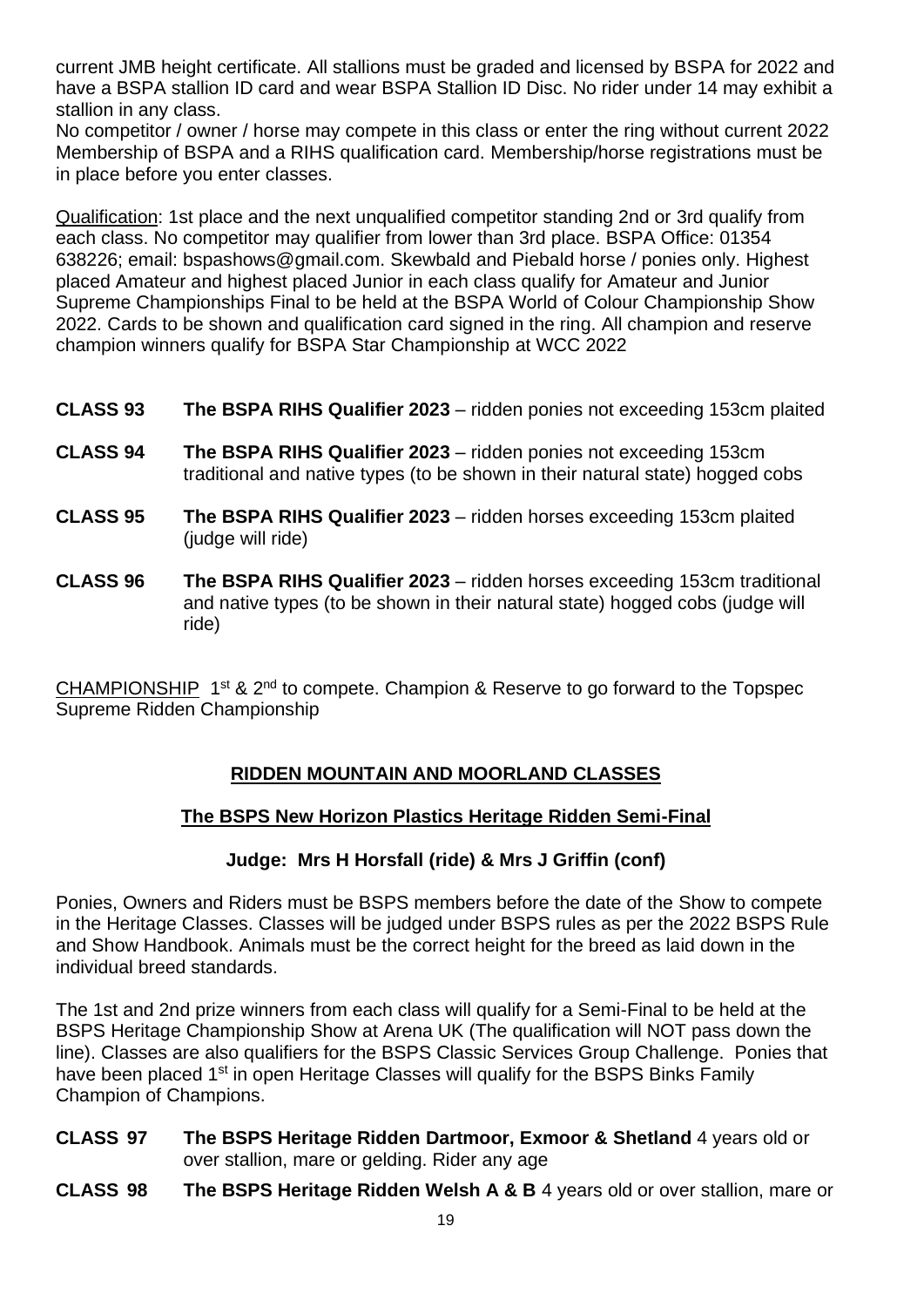gelding. Rider any age

- **CLASS 99 The BSPS Heritage Ridden New Forest & Connemara** 4 years old or over stallion, mare or gelding. Rider any age.
- **CLASS 100 The BSPS Heritage Ridden Dales, Fell & Highland,** 4 years old or over stallion, mare or gelding. Rider any age.
- **CLASS 101 The BSPS Heritage Ridden Welsh C** 4 years old or over stallion, mare or gelding. Rider any age
- **CLASS 102 The BSPS Heritage Ridden Welsh D** 4 years old or over stallion, mare or gelding Rider any age

# **THE B.S.P.S. HERITAGE RIDDEN CHAMPIONSHIP**

1<sup>st</sup> and 2<sup>nd</sup> Prize winners to compete for the Championship. Champion & Reserve to go forward to the Topspec Supreme Ridden Championship.

#### **The NPS/Picton M&M Novice Ridden National Championships**

You do not have to be a member of the NPS to compete in these classes. However, the highest placed pony owned by either an NPS Qualifying or life member will qualify for the NPS Summer Championship 2023. Qualification may go no lower than third place.

Open to stallions, mares or geldings 4 years old or over that have not won an open NPS affiliated mixed M&M ridden class, or qualified for HOYS, Olympia or RIHS Open M&M ridden, or qualified for the M&M Novice or Intermediate ridden final before 1<sup>st</sup> January in the current year (ponies can compete as novices for 2 consecutive years providing they do not submit an entry to the final in the first year).

# **JUDGE: Mrs S Wooderson**

- **CLASS 103 DARTMOOR, EXMOOR, SHETLAND** 4 years old or over stallion, mare or gelding
- **CLASS 104 WELSH A & B** 4 years old or over stallion, mare or gelding
- **CLASS 105 NEW FOREST & CONNEMARA** 4 years old or over stallion, mare or gelding
- **CLASS 106 DALES FELL & HIGHLAND,** 4 years old or over stallion, mare or gelding
- **CLASS 107 WELSH C & D** 4 years old or over stallion, mare or gelding

#### CHAMPIONSHIP & SPECIALS

1<sup>st</sup> and 2<sup>nd</sup> Prize winners to compete for the Championship. Champion & Reserve to go forward to the Topspec Supreme Ridden Championship

#### **The NPS/Ringside Stud M&M Open Ridden National Championship**

You do not have to be a member of the NPS to compete in these classes. However, the highest placed pony owned by either an NPS Qualifying or life member will qualify for the NPS Summer Championship 2023. Qualification may go no lower than third place.

# **JUDGE: Mr B Williams**

**CLASS 108 DARTMOOR, EXMOOR, SHETLAND** 5 years old or over stallion, mare or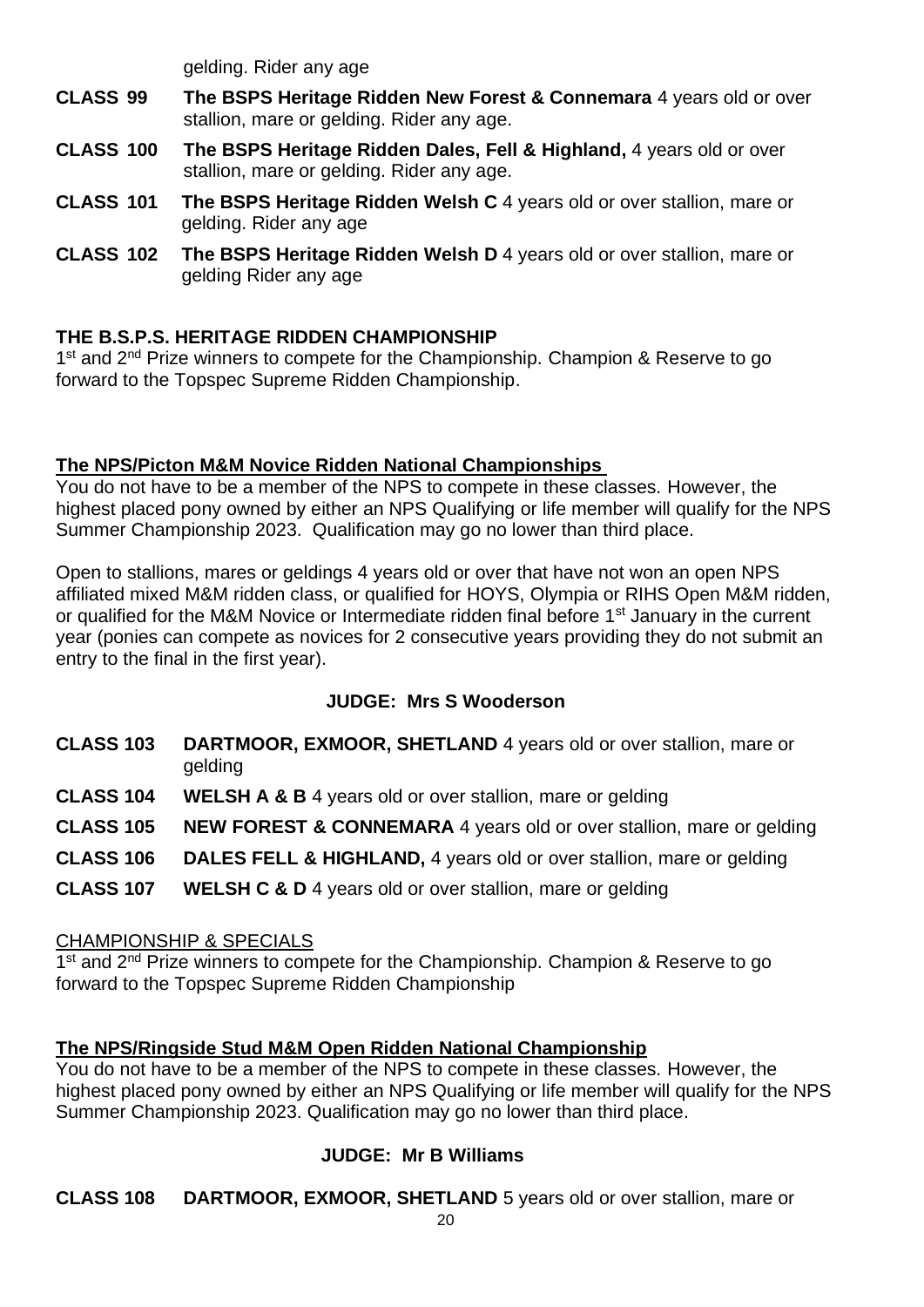gelding

**CLASS 109 WELSH A & B** 4 years old or over stallion, mare or gelding

**CLASS 110 NEW FOREST & CONNEMARA** 5 years old or over stallion, mare or gelding

**CLASS 111 DALES FELL & HIGHLAND,** 5 years old or over stallion, mare or gelding

**CLASS 112 WELSH C & D** 5 years old or over stallion, mare or gelding

#### CHAMPIONSHIP & SPECIALS

1<sup>st</sup> and 2<sup>nd</sup> Prize winners to compete for the Championship. Champion & Reserve to go forward to the Topspec Supreme Ridden Championship. The champion to receive the WATCHBANK TROPHY.

#### **NPS/The Nicholls Family Mountain and Moorland Ridden Silver Medal Rosette Championship**

The Silver Medal Rosette will go to the Champion if owned by an NPS Qualifying or Life member. If the Champion is not owned by an NPS member the Silver Medal Rosette goes to the Reserve if it is owned by an NPS member. Silver Medal Rosette to go no lower than first Reserve (third) provided owned by an NPS member. The qualification goes to the Champion if owned by an NPS member and not already qualified for the final. If the Champion is not owned by an NPS Members or has already qualified then the qualification goes to the Reserve Champion, if owned by an NPS member, unless he has already qualified. Qualification to go no lower than first Reserve (third) provided owned by an NPS Member or not already qualified. Membership cards must be shown in the ring to receive the medal and/or silver medal qualification.

### **Horse of The Year Show Junior Mountain & Moorland Ridden Sponsored by UK Ponies and Horses Limited**

# **Judges: Mrs K Scott (Ride) Mr D Puttock (Conf)**

This competition is open to mares and geldings, four years old and over, to be registered in, and complying with the showing requirements of, the main body of their respective stud books. Ponies must not exceed the height limits as stipulated by the relevant Breed Societies. Partbreds are not eligible to compete. Riders and Owners must be members of their respective Breed Society, NPS, Ponies (UK), The Showing Register or BSPS. These classes will be run in accordance with the general rules as set out in the Horse of the Year Show rulebook, a copy of which can be downloaded from [www.hoys.co.uk.](http://www.hoys.co.uk/)

All Animals competing in Mountain and Moorland classes will be required to be in possession of a current/valid JMB height certificate within 28 days of the notification of qualification from HOYS or by the closing date of HOYS entries, whichever is sooner. Failure to do so may result in qualification of the pony being removed, at the discretion of GML.

This is a Horse of the Year Show Qualifier, all data given upon entry of this class is provided to Grandstand Media Limited and stored on the Grandstand Entries System. For full policy details please visit [www.grandstandentries.com.](http://www.grandstandentries.com/)

Marks will be awarded in the following way: Show, freedom of action - 50 maximum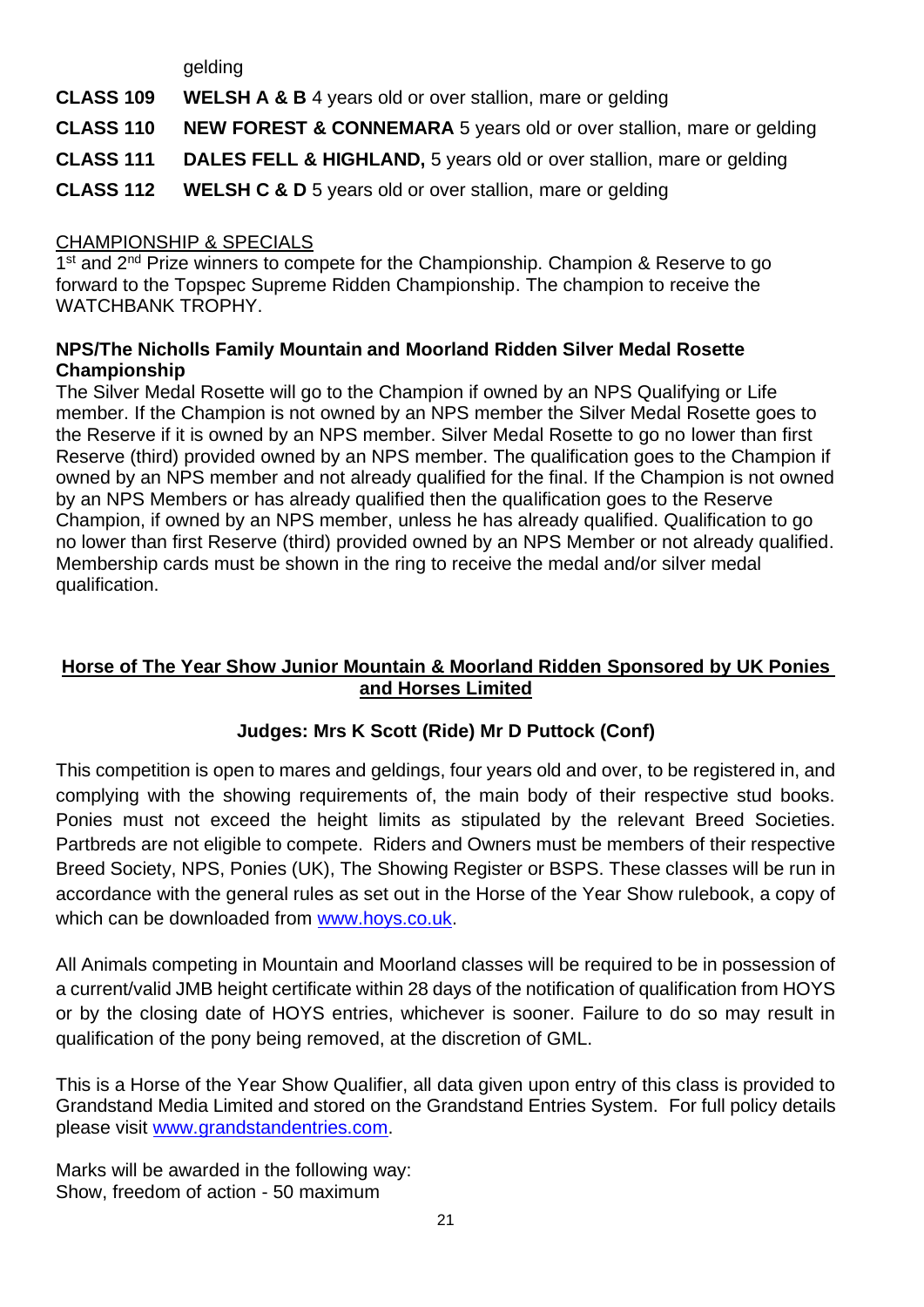Breed type and conformation - 50 maximum

In the case of equality, the pony with the highest show, freedom of action mark will be deemed the winner. If there is still equality at this point, then the judges' decision will be final.

Please note that at Horse of the Year Show riders must not compete in both the Mountain & Moorland Lead Rein/First Ridden Pony of the Year and the Junior Mountain & Moorland Pony of the Year. This class is a qualifying class for Horse of the Year Show, NEC, Birmingham, 5th – 9th October 2022. Qualification will not pass below 3rd Place. Qualification will be verified by the Horse of the Year Show office.

The class is divided into the two sections as follows:

- **Class 113 Junior M&M Ridden Small Breed Pony Sponsored by UK Ponies & Horses Limited** – Open to Dartmoor, Exmoor, Shetland, Welsh Section A or Welsh Section B ponies. Riders must have attained their 10<sup>th</sup> birthday before the 1st January in the current year, and not have attained their 14<sup>th</sup> birthday before the 1<sup>st</sup> January in the current year.
- **Class 114 Junior M&M Ridden Large Breed Pony Sponsored by UK Ponies & Horses Limited** – Open to New Forest, Connemara, Fells, Dales, Highland, Welsh Section C and Welsh Section D ponies. Riders must have attained their  $10<sup>th</sup>$  birthday before the 1<sup>st</sup> January in the current year, and not have attained their 18<sup>th</sup> birthday before the 1<sup>st</sup> January in the current year.

#### CHAMPIONSHIP

1<sup>st</sup> and 2<sup>nd</sup> prize winners to compete for the Championship. The Champion & Reserve to go forward to the Topspec Supreme Ridden Championship. The DOUTHWAITE Trophy kindly presented to the Champion. Classes 113-114 are also qualifiers for the NPS/Robinson M&M Junior Ridden National Championship.

#### **Horse of the Year Show Mountain & Moorland Mini Pony of the Year Section**

#### **Judges: Mrs MC Nimmo (Ride) and Mr E Mackechnie-Guire (Conf)**

This competition is open to mares and geldings, four years old and over registered in the main body of their respective Stud Books. Riders and Owners must be members of their respective Breed Society, NPS, Ponies (UK), The Showing Register, or BSPS. These classes will be run in accordance with the general rules as set out in the Horse of the Year Show rulebook, a copy of which can be downloaded from [www.hoys.co.uk.](http://www.hoys.co.uk/)

All Animals competing in Mountain and Moorland classes will be required to be in possession of a current/valid JMB height certificate within 28 days of the notification of qualification from HOYS or by the closing date of HOYS entries, whichever is sooner. Failure to do so may result in qualification of the pony being removed, at the discretion of GML.

This is a Horse of the Year Show Qualifier, all data given upon entry of this class is provided to Grandstand Media Limited and stored on the Grandstand Entries System. For full policy details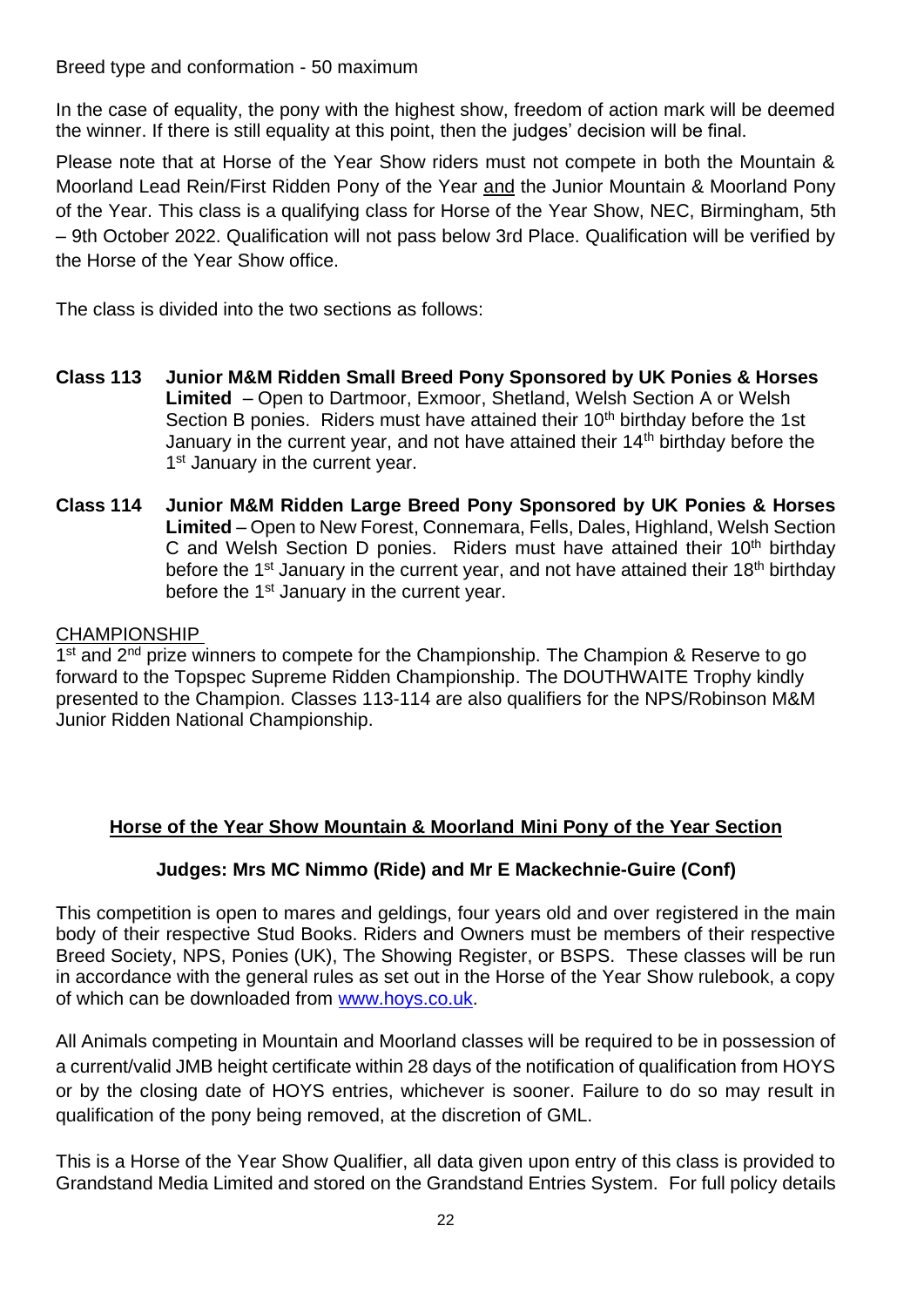please visit [www.grandstandentries.com.](http://www.grandstandentries.com/)

Marks will be awarded in the following way: Show, freedom of action - 50 maximum Breed type and conformation - 50 maximum

In the case of equality, the pony with the highest show, freedom of action mark will be deemed the winner. If there is still equality at this point, then the judges' decision will be final.

This class is a qualifying class for Horse of the Year Show, NEC, Birmingham, 5th - 9th October 2022. Qualification will not pass below 3<sup>rd</sup> Place. Qualification will be verified by the Horse of the Year Show office.

#### **CLASS 115 Horse of the Year Show Mountain and Moorland Lead Rein**

Ponies not to exceed 122cm however ponies must also not exceed the height limits as stipulated by the relevant Breed Societies. Riders must have attained their 3rd birthday by the day of the competition but must not have attained their 9th birthday before the 1st of January in the current year.

#### **CLASS 116 Horse of the Year Show Mountain & Moorland First Ridden**

Ponies not to exceed 128cm however ponies must also not exceed the height limits as stipulated by the relevant Breed Societies. Riders must have attained their 3rd birthday by the day of competition, and not have attained their 12th birthday before the 1st of January in the current year.

#### CHAMPIONSHIP & SPECIALS

1st and 2nd Prize-winners in the above Classes to compete for the HOYS Mountain & Moorland Mini Championship. Champion & Reserve to go forward to the Topspec Supreme Ridden Championship. The TEENY WEENY TROPHY kindly presented to the Champion.

#### **NPS Mountain & Moorland Lead Rein & First Ridden**

#### **JUDGE : Mr B Williams**

#### **CLASS 117 NPS M&M/SHOWING CLASSICS LEAD REIN**

Mare or Gelding, 4 years old or over, not exceeding 122cms, registered in the main body of the following breed society stud books; Dartmoor, Exmoor, New Forest, Shetland, Welsh A & B. Riders not to have attained their  $9<sup>th</sup>$  birthday before 1<sup>st</sup> January in the current year. To be shown in a snaffle bridle only.

#### **CLASS 118 THE NPS M&M/SHOWING CLASSICS FIRST RIDDEN**

Mare or Gelding 4 years old or over, not exceeding 128cms, registered in the main body of the following breed society stud books; Dartmoor, Exmoor, New Forest, Shetland, Welsh A & B. Riders not to have attained their  $12<sup>th</sup>$  birthday before 1<sup>st</sup> January in the current year. Any suitable bridle acceptable.

#### CHAMPIONSHIP & SPECIALS

1<sup>st</sup> & 2nd prize-winners to compete for the NPS Mountain and Moorland Mini Championship.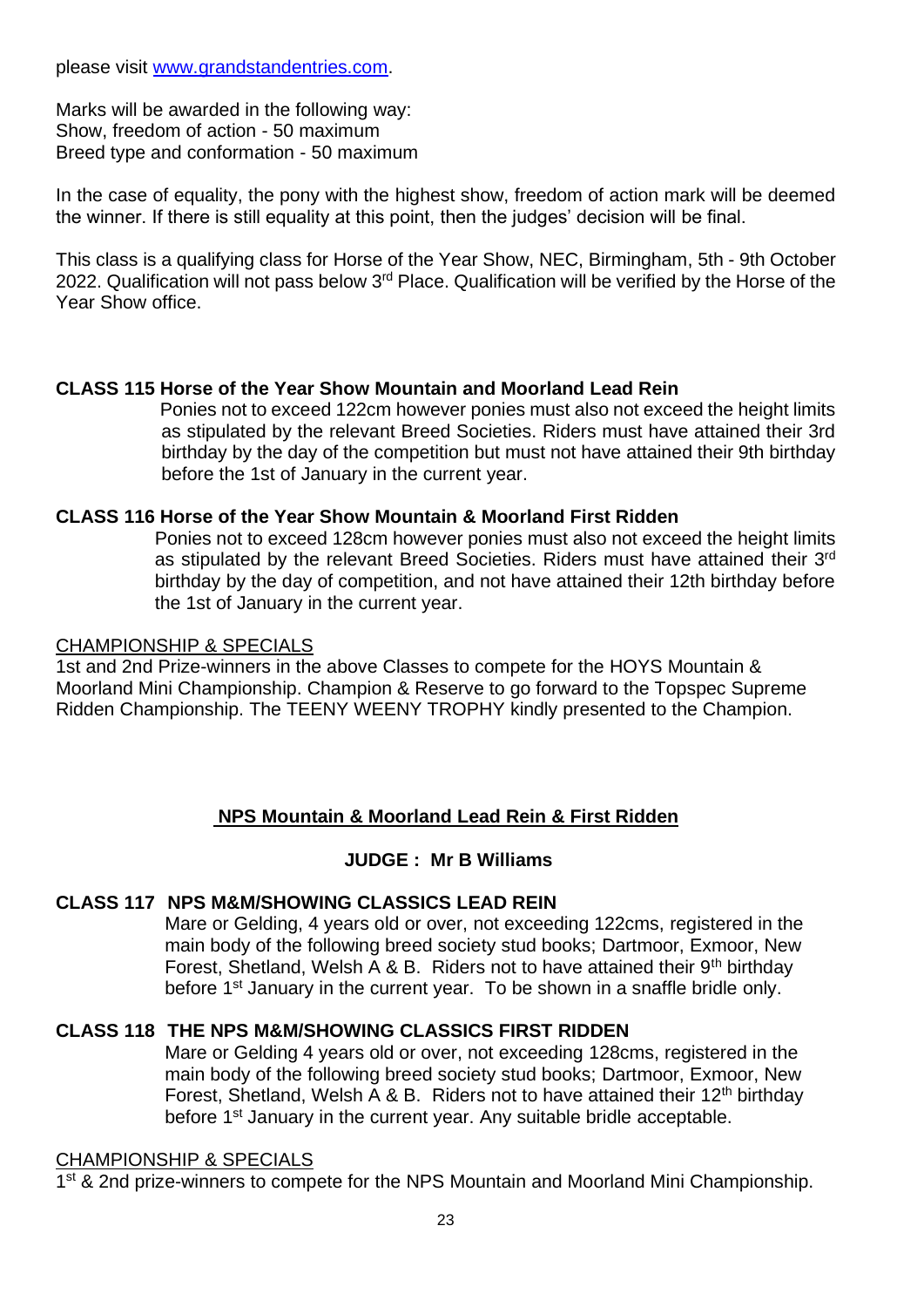Champion & Reserve to go forward to the Topspec Supreme Ridden Championship. The WESTHILL Trophy kindly presented to the Champion.

## **WORKING HUNTER PONY SECTION**

#### **Course builder: Mr Graham Barclay**

#### **NPS/Simons Family & Marbeth Stud Working Hunter Pony Training Stakes National Championship Qualifier**

### **Judges: Mr D Puttock**

You do not have to be a member of the NPS to compete in these classes. However, the highest placed pony owned by either an NPS Qualifying or life member will qualify for the NPS Summer Championship 2023. Qualification may go no lower than third place. Open to mares, geldings and stallions four years old and over, in possession of an equine passport but no specific registration or breed society criteria. Open to M&M and plaited ponies. Plaited ponies maximum 158cms. Riders may only ride one pony per class. Classes are designed to encourage pony and rider to perform stylishly.

- **Class 119** Height of fences 46cm to 53cms
- **Class 120** Height of fences 53cms to 69cms
- **Class 121** Height of fences 69cms to 84cms
- **Class 122** Height of fences 84cms to 99cms

#### CHAMPIONSHIP & SPECIALS

1<sup>st</sup> & 2nd prize-winners in the above Classes to compete for the Championship. Champion & Reserve to go forward to the Topspec Supreme Ridden Championship. The KA Haith Trophy kindly presented to the Champion.

#### **Thor Atkinson Steel Fabrications Ltd. Mountain & Moorland Working Hunter Pony Horse Of The Year Show Qualifier**

#### **Judges: Jumping: Mrs C Frith Conformation: Miss D Spears**

This competition is open to stallions, mares and geldings, four years old and over, to be registered in, and complying with the showing requirements of, the main body of their respective stud books. Riders and Owners must be members of their respective Breed Society, NPS, Ponies (UK), The Showing Register or BSPS. Ponies must not exceed the height limits as stipulated by the relevant Breed Societies. Riders of stallions must have obtained their 12<sup>th</sup>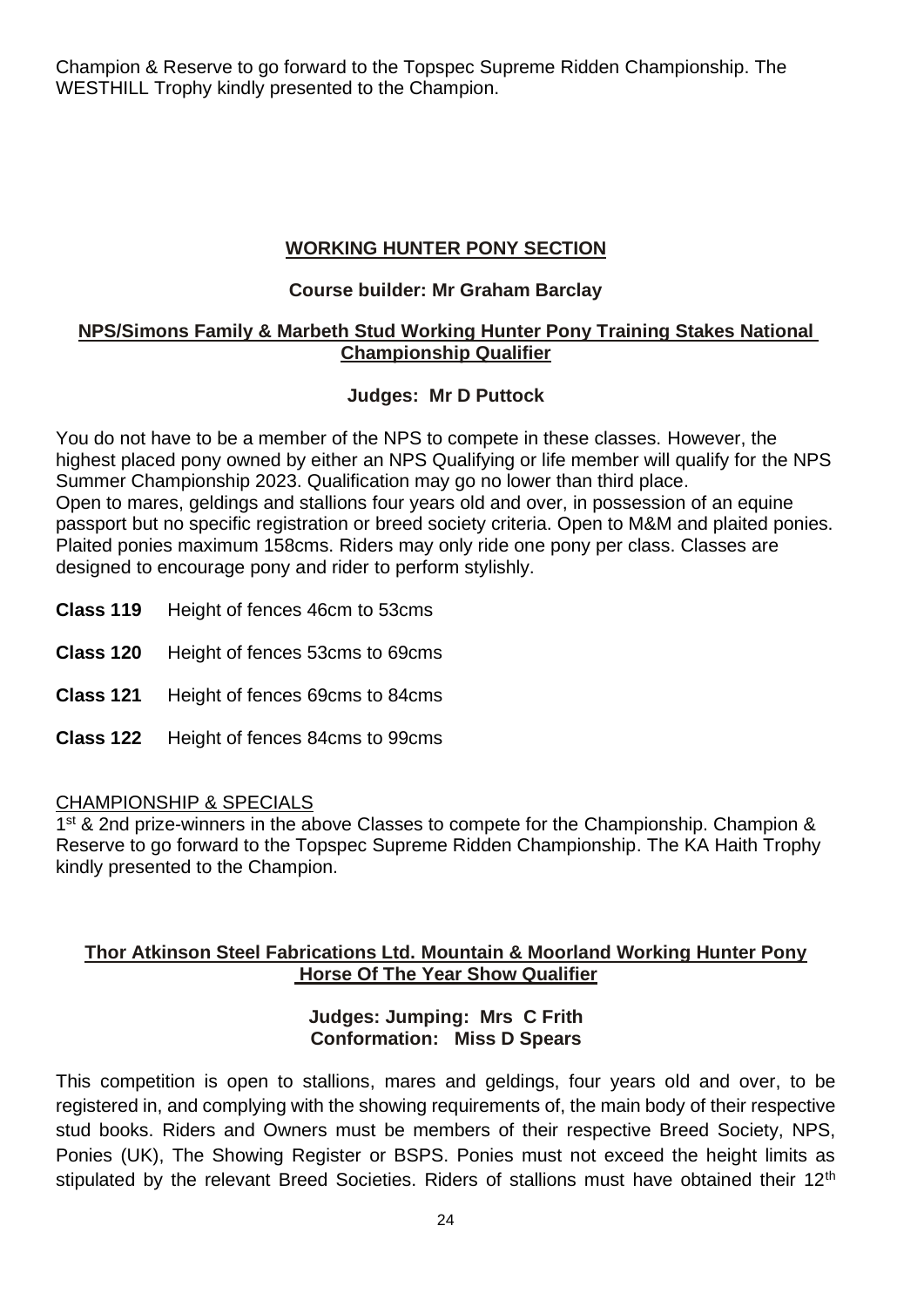Birthday (small breeds) or 14<sup>th</sup> birthday (large breeds) before 1<sup>st</sup> January in the current year. These classes will be run in accordance with the general rules as set out in the Horse of the Year Show rulebook, a copy of which can be downloaded from [www.hoys.co.uk.](http://www.hoys.co.uk/)

All Animals competing in Mountain and Moorland classes will be required to be in possession of a current/valid JMB height certificate within 28 days of the notification of qualification from HOYS or by the closing date of HOYS entries, whichever is sooner. Failure to do so may result in qualification of the pony being removed, at the discretion of GML.

This is a Horse of the Year Show Qualifier, all data given upon entry of this class is provided to Grandstand Media Limited and stored on the Grandstand Entries System. For full policy details please visit [www.grandstandentries.com.](http://www.grandstandentries.com/)

Marks will be awarded in the following way: PHASE I (70 MARKS) A: JUMPING POINTS 50 MARKS B: STYLE WHILE JUMPING 20 MARKS PHASE II (30 MARKS) C: BREED TYPE & CONFORMATION 20 MARKS D: INDIVIDUAL SHOW & MANNERS 10 MARKS

In the event of equality, the TOTAL MARK from Phase 1 will take precedence, followed by the Individual Show & Manners Mark, and then the Breed Type & Conformation Mark. This class is a qualifying class for Horse of the Year Show, NEC, Birmingham, 5th - 9th October 2022. Qualification will not pass below 3rd Place. Qualification will be verified by the Horse of the Year Show office.

**Class 123** Thor Atkinson Steel Fabrications Ltd. **Mountain & Moorland 122cm Working Hunter Pony**, four years old or over. Stallion, Mare or Gelding, not exceeding 122cm

**Class 124** Thor Atkinson Steel Fabrications Ltd. **Mountain & Moorland 133cm Working Hunter Pony,** four years old or over. Stallion, Mare or Gelding, exceeding 122cm but not 133cm.

**Class 125** Thor Atkinson Steel Fabrications Ltd. **Mountain & Moorland 143cm Working Hunter Pony,** four years old or over. Stallion, Mare or Gelding, exceeding 133cm but not exceeding 143cm.

**Class 126** Thor Atkinson Steel Fabrications Ltd. **Mountain & Moorland Exceeding 143cm Working Hunter Pony**, four years old or over. Stallion, Mare or Gelding exceeding 143cm.

#### CHAMPIONSHIP & SPECIALS

1<sup>st</sup> & 2nd prize-winners to compete for the Championship. Champion & Reserve to go forward to the Topspec Supreme Ridden Championship. The OGDEN CHAMPION TROPHY kindly presented to the Champion. Classes 123-126 are also qualifiers for the NPS/TopSpec M&M Open WHP National Championship

#### **THE LONDON INTERNATIONAL HORSE SHOW SSADL HOME PRODUCED MIXED DIRECT ROUTE QUALIFIER 2022 Sponsored by AGRIA**

**Class 127** Pre-Senior In-Hand Pony Or Horse 15-18 Year Old **Class 128** Senior In-Hand Pony Or Horse 19-23 Years Old **Class 129** Senior – Plus In-hand Pony Or Horse 24 Years Old & Over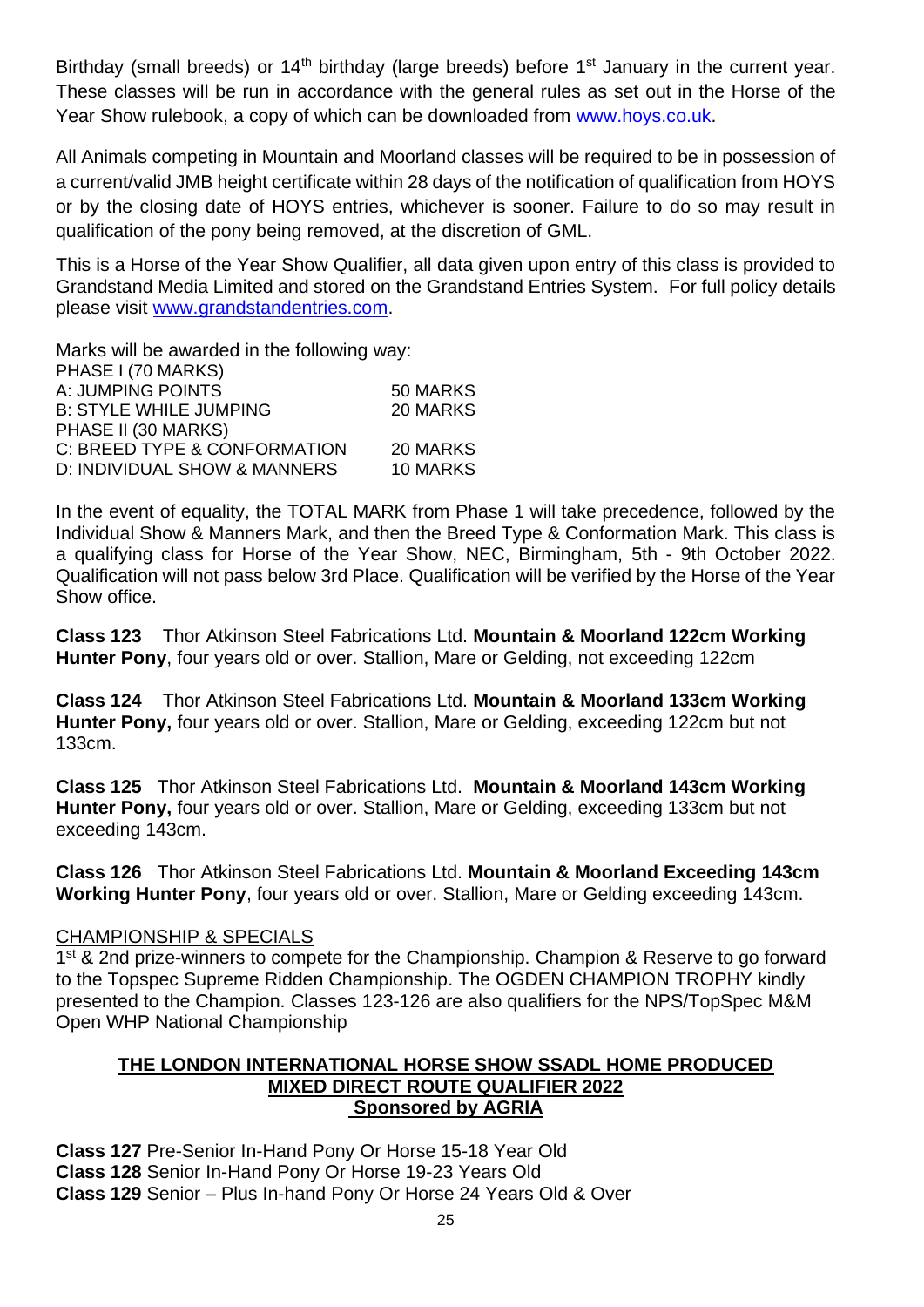**Class 130** Pre-Senior Ridden Pony Or Horse 15-18 Year Old **Class 131** Senior Ridden Pony Or Horse 19-23 Years Old **Class 132** Senior - Plus Ridden Pony Or Horse 24 Years Old & Over

the 1st & 2nd prize winners from the above classes are required to go forward to the championship. The highest placed 2022 SSADL rider/handler and registered pony/horse will claim the LIHS TICKET. if the Champion has already qualified then the qualification will be handed down the line to the next eligible competitor

DIRECT ROUTE QUALFIERS – Are open to Members and Non-members. HOWEVER, to claim the LIHS ticket a competitor MUST already be a 2022 member. The members MUST produce the membership card or a covering letter from the SSADL Show office to be able to claim the LIHS Ticket. The same rider/handler/pony/horse combination must stay the same for the Grand Final. No substitutions will be accepted.

For a competitor to be eligible to compete at the LIHS Senior Showing Grand Final at the XCELL, ALL Ponies/horses MUST meet the current FEI Vaccination Regulations. Note -once a competitor has qualified for LIHS in the ridden section, they are not allowed to qualify in the in-hand section and vice versa. Competitors must produce both the above cards at the ring side before entry no cards no entry no spurs, galloping, wearing of face/body jewellery are permitted -no foals are permitted in SSADL classes. in hand classes: minimum age of handler = 11yrs stallions: either in hand or ridden competitors must be over the age of 16 years. Grooms must be 16 years of age and over and correctly dressed. Lead rein competitors will not be required to strip. first ridden ponies will only canter in their individual show. SSADL age badges must be worn by members, failure to do will deem disqualification. All stallions must wear the SSADL stallion badge competitors can not enter the ring once the command of trot has been given. The same rider/handler/pony/horse combination must stay the same whether side saddle or astride from first/second or direct route qualifiers and grand final. All competitors must acquaint themselves with all the SSADL rules before entering, for more indepth information go to www.seniorshowinganddressage.co.uk

# **THE LANGFIELD STUD CHAMPION MOUNTAIN & MOORLAND PONY IN-HAND**

*Kindly Sponsored by MR & MRS P TAYLOR Langfield Stud*

#### **JUDGE: Mrs K Scott**

The Winner will receive a Sash and £20, the Reserve a Rosette and £10.

Eligible to compete is the Champion from the following sections: Shetland, Dartmoor, Exmoor, Welsh A, Welsh B, Welsh C & Welsh D, Dales, Fell, New Forest, Highland, Connemara.

#### **NPS / Cuddington Stud M&M In Hand Silver Medal Rosette Championship**

The Silver Medal Rosette will go to the Champion, if owned by an NPS Qualifying or Life member. If the Champion is not owned by an NPS member the Silver Medal Rosette goes to the Reserve if it is owned by an NPS member. Silver Medal Rosette to go no lower than first Reserve (third) provided it is owned by an NPS member. The qualification goes to the Champion if owned by an NPS member and not already qualified for the final. If the Champion is not owned by an NPS Members or has already qualified then the qualification goes to the Reserve Champion, if owned by an NPS member, unless he has already qualified. Qualification to go no lower than first Reserve (third) provided owned by an NPS Member and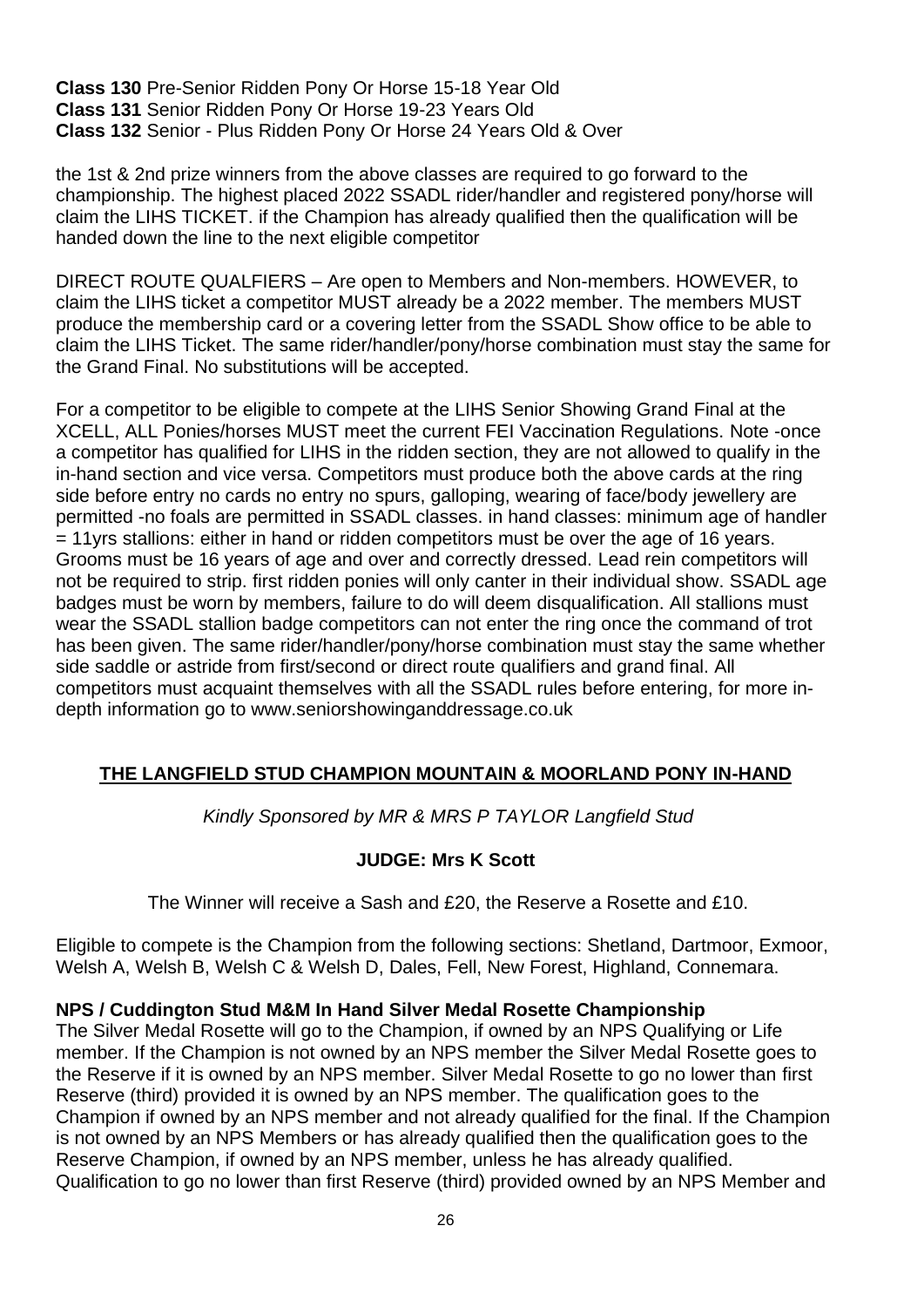not already qualified. Membership cards must be shown in the ring to receive the medal and/or silver medal qualification.

The Champion and Reserve Champion are eligible to compete for the British Isles Area 15 In-Hand Championship.

## **THE HUTTONS AMBO SUPREME CHAMPION FOAL OF THE SHOW**

*Kindly Sponsored by THE HUTTONS AMBO STUD*

# **JUDGE: Mrs J Griffin**

# WINNING FOALS FROM ALL CLASSES TO COMPETE

S40 PENNY-SPRING TROPHY presented to the Supreme Champion Foal

# **NPS BRITISH ISLES AREA 15 IN HAND CHAMPIONSHIP QUALIFIER**

# **JUDGE : Mrs MC Nimmo**

£50 Sash to the Champion £25 and Rosette to the Reserve Champion

# **Eligible to compete will be the: -**

Champion & Reserve Champion Supreme Riding Pony Breeding

Champion & Reserve Champion Hunter Pony Breeding

Champion & Reserve Champion Light Horse Breeding (Hack & Riding Horse)

Champion & Reserve Champion Part-Bred Arab

Champion & Reserve Champion Part-Bred Mountain & Moorland

Champion & Reserve Champion Langfield Stud Mountain & Moorland Pony In-Hand

Champion & Reserve Champion Home Produced Mountain & Moorland

The owner need not be an NPS member for the pony/horse to enter this competition or to qualify for the final but will have to become a Qualifying or life members to enter the final. The Supreme Champion and Reserve Supreme Champion ponies at each NPS Area show will qualify for the final at the NPS Summer Championship show. If the Supreme and/or Reserve Supreme have already qualified then the qualification may go to the third place, but no lower.

S41 THE ALLIED ICES TROPHY kindly presented to the Supreme Champion In-Hand S42 BECKSIDE TROPHY kindly presented by the late Mrs D Cope and the late Mr F W Cope to the Breeder of the Supreme Champion

### **THE NPS AREA 4 NORTHERN BREEDERS IN-HAND CHAMPIONSHIP SPONSORED BY M P GLOSS PRODUCTS UK LTD**

**JUDGES: Mrs S Wooderston, Mrs H Horsfall, Mrs J Griffin**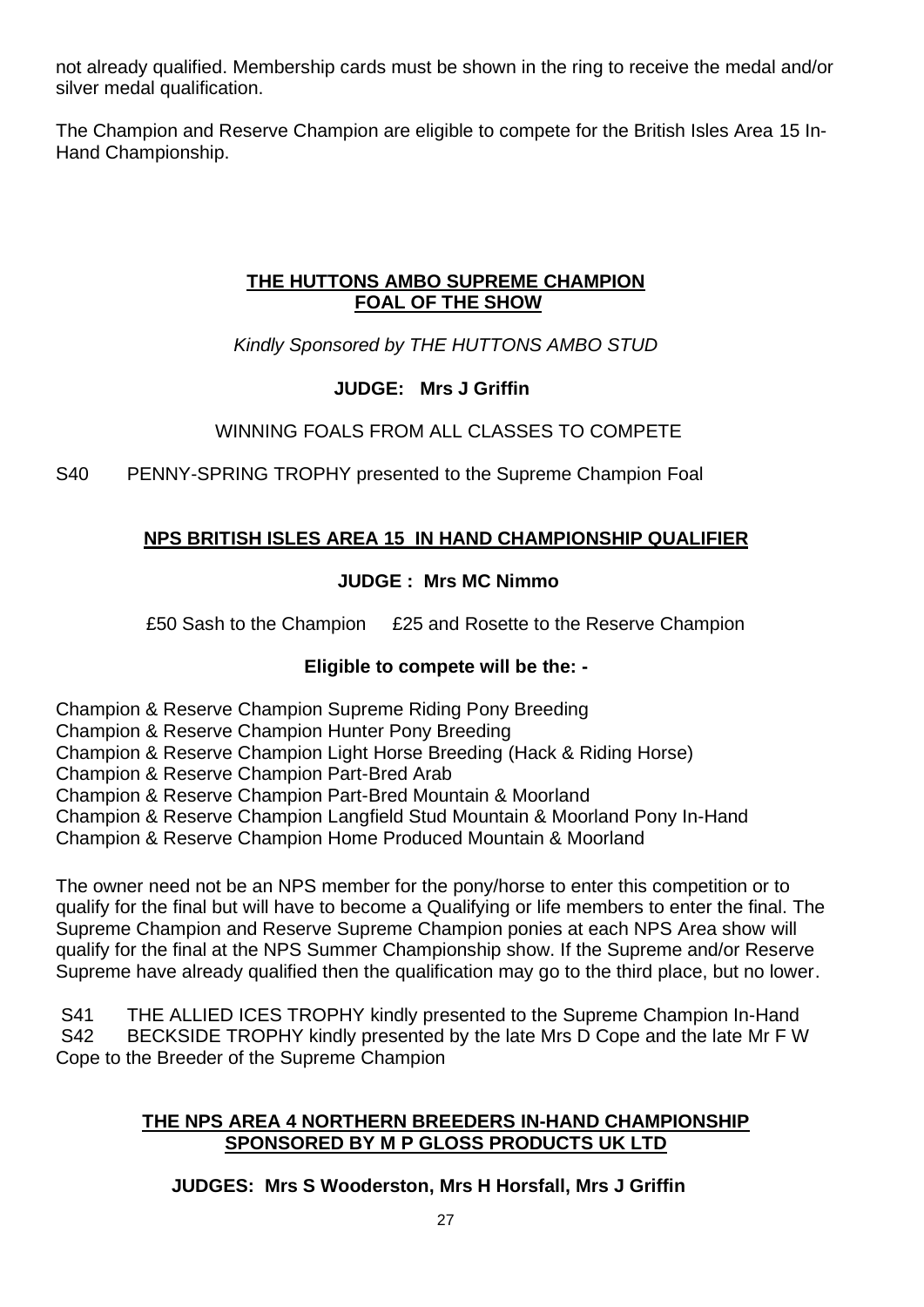#### **PRIZE MONEY EACH SECTION. 1ST £12 2 ND £7, 3rd £4**

#### **OVERALL CHAMPION - Goody bag and £100 RESERVE CHAMPION - Goody bag and £50**

This class is a qualifier for The Horse of the Year Show Supreme In Hand Horse or Pony. The overall Champion is eligible to compete. The EJ MASSARELLA MEMORIAL TROPHY will be presented to the Champion.

#### NO ENTRY FEE, HOWEVER ENTRY ONLY ACCEPTED VIA QUALIFICATION CARD. CARDS MUST BE FORWARDED TO THE ENTRIES SECRETARY WITH A C5 SAE FOR RETURN OF NUMBER BY **20th AUGUST**.

To be Judged in two sections. Two Ponies from each section to come forward for the final championship. Open to Ponies who have qualified in the Riding Pony Section, Hunter Pony Breeding Section and the Native Pony Section at the Shows listed below and are in receipt of a qualification card (card to be sent into the secretary prior to the show).

Class 133 RIDING PONY BREEDING & HUNTER PONY BREEDING IN-HAND Class 134 NATIVE PONIES IN-HAND

# **NPS AREA 4 NORTHERN BREEDERS QUALIFYING SHOWS**

| 3rd April          | Northern All Welsh Medal Show - M & M             |
|--------------------|---------------------------------------------------|
| 24th April         | NPS Area 4 Spring Show - RP, HP, M & M            |
| 7th May            | Dales Pony Spring Show - M & M                    |
| 22nd May           | Native Pony Festival - M & M                      |
| 22nd May           | NPS Area XI Heart of England Show - RP, HP, M & M |
| 28th & 29th May    | Hambleton District Show - RP, HP, M & M           |
| 3rd June           | NPS Area $5 - RP$ , HP, M & M                     |
| 4TH & 5th June     | Midland Counties Show - RP, HP, M & M             |
| 5Tth June          | North Eastern Counties WPCA - RP, HP, M & M       |
| 11th June          | Cumberland Show - M & M                           |
| 11th& 12th June    | Derbyshire Festival - RP, HP, M & M               |
| 22nd & 23rd June   | Lincolnshire Show - M & M                         |
| $23rd - 26th$ June | Royal Highland Show - RP, M & M                   |
| 26th June          | Malton Show - RP, HP, M & M                       |
| 26th June          | Northern Dartmoor Pony Show - M & M               |
| 9th July           | Exmoor Pony Society Northern Show - M & M         |
| 10th July          | Northern All Welsh Silver Medal Show - M & M      |
| $12th - 15th$ July | Great Yorkshire Show - RP                         |
| $22nd - 24th July$ | Royal Lancashire Agricultural Show - RP, M & M    |
| 29th & 30th July   | Border Union Show - RP, HP, M & M                 |
| 31st July          | North Eastern Counties WPCA - M & M               |
| 6th August         | Dales Pony Summer Show - M & M                    |
| 6th August         | Osmotherley Show - M & M                          |
| 13th August        | Sedgefield Show - RP, HP, M & M                   |
| 17th September     | Stokesley Show - RP, HP, M & M (2023 qualifier)   |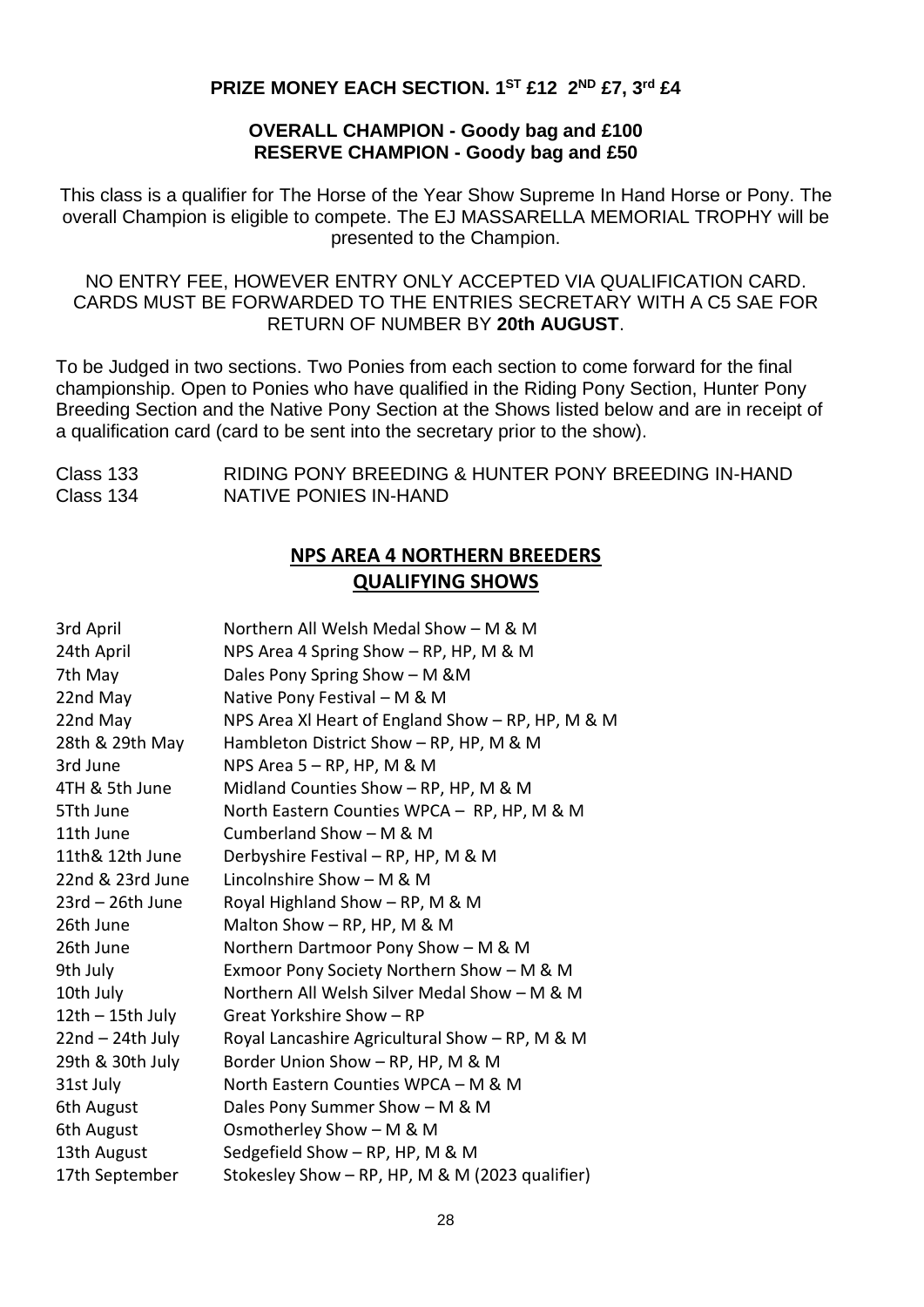#### **THE HORSE OF THE YEAR SHOW THE PRICE FAMILY SUPREME IN HAND CHAMPIONSHIP QUALIFIER 2022**

#### **Champion £75 and Sash and Reserve £40 and Rosette Kindly sponsored by TOPSPEC**

### **Judge: Mr G Thomas, Telynau**

The Champion to receive the Beckside Memorial Trophy (in memory of Freddie & Dorothy Cope, founder members of NPS Area 4)

# **THE PRICE FAMILY SUPREME IN-HAND HORSE OR PONY OF THE YEAR**

The following class is a qualifier for the Supreme In-Hand Championship, N.E.C., Birmingham, 5th - 9th October 2022. The objective of the competition is to find the supreme light horse or pony in-hand champion of the year, irrespective of breed or type (excluding heavy horses). The Champion horse or pony from the following classes will be eligible to compete, provided it has not already won a qualifying round in 2022.

Supreme Riding Pony Breeding Mountain & Moorland Pony In-Hand (Individual breed sections) Mountain & Moorland Home Produced Pony In Hand Hunter Pony Breeding Light Horse Breeding (hack & riding horse) Hunter Breeding Part Bred Arab Part Bred M&M Boston Stud Amateur Owner Northern Breeders Overall Champion Coloured In Hand

#### **Competitors please be aware that geldings 4 years and over and foals are not eligible to enter this championship.**

If the Champion has already qualified for Horse of the Year Show 2022 or is ineligible, then the Reserve Champion of that section may come forward, provided it has not already qualified and is eligible. If both Champion and Reserve Champion have already qualified for Horse of the Year Show 2022 or are ineligible, then the section will not be represented in this qualifying round. Foal champions are not eligible.

In the event of a horse/pony having been awarded more than one section Championship at this show, that horse/pony will represent both/all sections and the qualification will not pass down to the Reserve Champion in the 2nd and any subsequent sections.

There will be no direct entry into Supreme In-hand Championship Qualifier, all animals must be a section champion or reserve champion (as applicable).